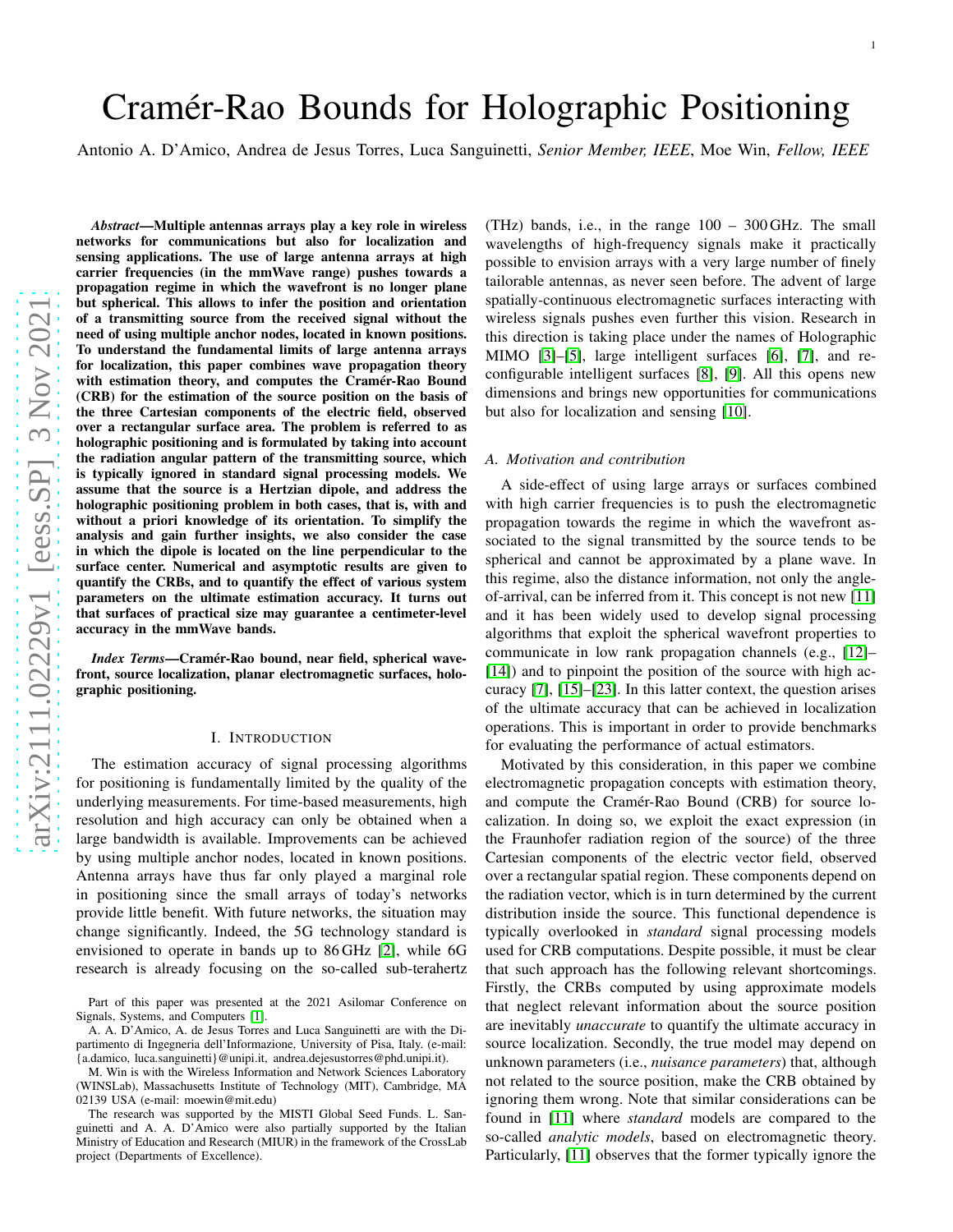nature of the source whose physical characteristics have a profound impact on the generated electromagnetic fields.

Our objective here is to provide the true signal model based on first principles in electromagnetic theory and use it to compute the CRBs for the localization of a Hertzian dipole, that has been largely considered in the literature but using *standard* models. Further simplifications and insights are obtained by assuming that the dipole is located on the line perpendicular to the surface center. To make the treatment more general, we consider a vector wave model. Note that scalar approximations are often used to simplify the analysis and provide an intermediate step toward the understanding of the vector wave model. These simplifications may simply follow from considering one of the three components of the electric field or also from using the component of the Poynting vector perpendicular (in each point) to the observation region [\[7\]](#page-12-5). Not relying on the above assumptions allows us to derive a more fundamental limit to the accuracy of actual estimators that may possibly exploit the entire electric field. This is called *holographic positioning* where the holographic term dates back to the ancient greek and literally means "describe everything" [\[5\]](#page-12-3).

Compared to the conference version [\[1\]](#page-12-1), this paper provides a more detailed derivation and discussion of the electromagnetic vector model and computes the CRBs in both cases, that is, with and without a priori knowledge of the Hertzian dipole orientation. Also, it provides all the derivations that were omitted in [\[1\]](#page-12-1).

#### *B. Paper outline and notation*

The paper is organized as follows. In Section [II,](#page-1-0) we start from first principles of wave propagation theory and provide the most general form of the electric field, which is then used to compute the CRB for the estimation of the position of the transmitting source. We also briefly describe how simplified models can be obtained from the general form. In Section [III,](#page-4-0) we simplify the analysis by assuming that the transmitting source is an elementary dipole pointing in an arbitrary direction. The CRBs for the estimation of the dipole position are computed for both cases, i.e., with and without a priori knowledge of its orientation. To gain insights into the CRBs, in Section [IV](#page-5-0) we assume that the dipole is located in the central perpendicular line (CPL) and is vertically oriented. Insightful closed-form expressions are provided to quantify the ultimate estimation accuracy. In Section [V,](#page-6-0) we provide some numerical results as a function of system parameters, e.g., distance, array size, carrier frequency. The major conclusions are drawn in Section [VI.](#page-9-0)

The following notation is used throughout the paper. In the  $\mathbb{R}^3$  Euclidean space, an arbitrary spatial vector **r** is represented as  $\mathbf{r} = (\alpha, \beta, \gamma)$ , where  $(\alpha, \beta, \gamma)$  are the *components* of **r** along the directions of three given orthonormal vectors  $\hat{\mathbf{u}}_1$ ,  $\hat{\mathbf{u}}_2$ ,  $\hat{\mathbf{u}}_3$ . Equivalently, we write  $\mathbf{r} = \alpha \hat{\mathbf{u}}_1 + \beta \hat{\mathbf{u}}_2 + \gamma \hat{\mathbf{u}}_3$ . The length of r is  $||\mathbf{r}|| = \sqrt{\alpha^2 + \beta^2 + \gamma^2}$ , and  $\hat{\mathbf{r}} = \mathbf{r}/||\mathbf{r}||$  is a unit vector that is parallel to **r**. We use  $\mathbf{a} \times \mathbf{b}$  and  $\mathbf{a} \cdot \mathbf{b}$  to denote, respectively, the cross and the dot product between a and b. An arbitrary point P in R 3 is described by its three *coordinates* with respect

<span id="page-1-1"></span>

Fig. 1: Geometry of the considered system.

to a reference system (cartesian or spherical). A point  $P$  can also be represented by a vector  $r$ . In such a case,  $P$  is the endpoint of r, whose starting point is fixed.

## *C. Reproducible research*

The Matlab code used to obtain the simulation results will be made available upon completion of the review process.

## <span id="page-1-0"></span>II. SIGNAL MODEL AND PROBLEM FORMULATION

Consider the system depicted in Fig. [1](#page-1-1) in which an electric current density  $\mathbf{j}(\mathbf{s}, t)$ , inside a source region  $\mathcal{R}_{s}$ , generates an electric field  $e(\mathbf{r}, t)$  at a generic point P, identified through the spatial vector r. We consider only monochromatic sources and fields of the form

$$
\mathbf{j}(\mathbf{s},t) = \text{Re}\left\{\mathbf{j}(\mathbf{s})e^{\mathbf{j}\omega t}\right\} \tag{1}
$$

and

$$
\mathbf{e}(\mathbf{r},t) = \text{Re}\left\{\mathbf{e}(\mathbf{r})e^{\mathbf{j}\omega t}\right\}.
$$
 (2)

In this case, Maxwell's equations can be written only in terms of the current and field *phasors*,  $\mathbf{j}(\mathbf{s})$  and  $\mathbf{e}(\mathbf{r})$  [\[24,](#page-12-14) Ch. 1].

We call C the *centroid* of the source region  $\mathcal{R}_s$  and assume that the electric field  $e(r)$ , produced by  $\mathbf{j}(s)$ , is measured over an *observation region*  $\mathcal{R}_o$  outside  $\mathcal{R}_s$ . The electromagnetic field propagates in a homogeneous and isotropic medium with neither obstacles nor reflecting surfaces. In other words, there is only a line-of-sight link between  $\mathcal{R}_s$  and  $\mathcal{R}_o$ .

#### *A. Signal model*

The measured field is the sum of  $e(r)$  and a random noise field  $n(r)$ , i.e.,

<span id="page-1-2"></span>
$$
\boldsymbol{\xi}(\mathbf{r}) = \mathbf{e}(\mathbf{r}) + \mathbf{n}(\mathbf{r}) \tag{3}
$$

where  $n(r)$  is generated by electromagnetic sources outside  $\mathcal{R}_s$ . Consider a cartesian coordinate system  $CX'Y'Z'$  with the origin in the centroid  $C$  in Fig. 1 and make the following assumption.

<span id="page-1-3"></span>Assumption 1. *The observation region is a square domain parallel to the* Y ′Z ′ *coordinate plane. In particular, assume that*

$$
\mathcal{R}_o = \left\{ (x', y', z') : x' = x'_o, |y' - y'_o| \le L/2, |z' - z'_o| \le L/2 \right\}
$$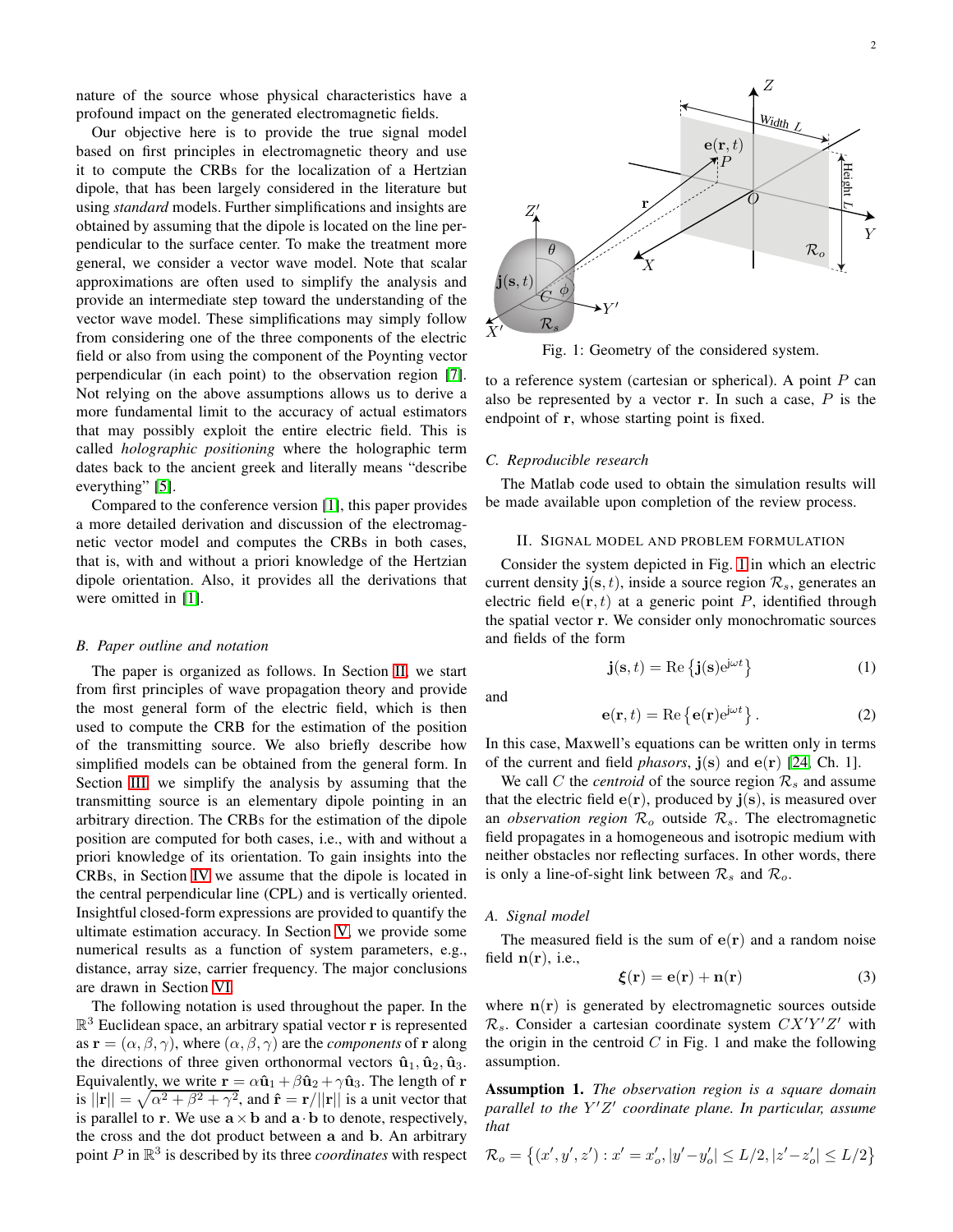where  $(x'_o, y'_o, z'_o)$  are the cartesian coordinates of the center O of  $\mathcal{R}_o$  in the system  $CX'Y'Z'$ .

The cartesian system  $OXYZ$  in Fig. 1 is obtained by  $CX'Y'Z'$  through a pure translation. We denote by  $\hat{\mathbf{x}}, \hat{\mathbf{y}}$  and  $\hat{z}$ , the unit vectors in the  $X(X')$ ,  $Y(Y')$  and  $Z(Z')$  directions, respectively. The position of  $C$  in the system  $OXYZ$  is given by the cartesian coordinates  $(x_C, y_C, z_C)$ . Accordingly, we have that  $x' = x - x_C$ ,  $y' = y - y_C$  and  $z' = z - z_C$ . The following assumption is further made.

**Assumption 2.** Let  $r_o$  be the distance of C from  $\mathcal{R}_o$  and *denote by*  $l_s$  *the largest dimension of*  $\mathcal{R}_s$ *. We assume that*  $r_o \gg l_s$  and  $r_o \gg 2l_s^2/\lambda$ , where  $\lambda = 2\pi c/\omega$  is the wavelength. *These conditions define the so-called far-field or Fraunhofer radiation region of the source [\[25,](#page-12-15) Ch. 15].*

In the Fraunhofer radiation region of the source, the electric field  $e(r)$  can be approximated as [\[25,](#page-12-15) Ch. 15]:

<span id="page-2-0"></span>
$$
\mathbf{e}(\mathbf{r}) = G(r) \left[ \hat{\mathbf{r}} \times \mathbf{R}(\theta, \phi) \right] \times \hat{\mathbf{r}} \tag{4}
$$

where  $(r, \theta, \phi)$  are the spherical coordinates (with respect to  $CX'Y'Z'$ ) of a generic point  $\mathbf{r} \in \mathcal{R}_o$ , i.e.,  $\mathbf{r} = r \cos \phi \sin \theta \hat{\mathbf{x}} +$  $r \sin \phi \sin \theta \hat{\mathbf{y}} + r \cos \theta \hat{\mathbf{z}}$ , and

<span id="page-2-13"></span>
$$
G(r) = -\mathbf{j}kZ_0 \frac{\mathrm{e}^{-\mathbf{j}kr}}{4\pi r} \tag{5}
$$

is the scalar Green's function with  $k = 2\pi/\lambda$  being the wavenumber and  $Z_0$  being the characteristic impedance of the medium. Also, in  $(4)$   $\hat{r}$  is the unit vector in the radial direction, and  $\mathbf{R}(\theta, \phi)$  is the *radiation vector*. The latter is related to the source current distribution  $j(s)$  by the following equation [\[25,](#page-12-15) Eq. (15.7.5)]

<span id="page-2-14"></span>
$$
\mathbf{R}(\theta,\phi) = \int_{\mathcal{R}_s} \mathbf{j}(\mathbf{s}) e^{j\mathbf{k}(\theta,\phi)\cdot\mathbf{s}} d\mathbf{s}
$$
 (6)

where  $\mathbf{k}(\theta, \phi) = k\hat{\mathbf{r}}$  is the *wavenumber vector*, and  $\mathbf{k} \cdot \mathbf{s}$  is the dot product between k and s. Denote by  $R_r(\theta, \phi)$ ,  $R_{\theta}(\theta, \phi)$ and  $R_{\phi}(\theta, \phi)$  the components of the radiation vector  $\mathbf{R}(\theta, \phi)$ along the  $\hat{\mathbf{r}}$ ,  $\hat{\theta}$  and  $\hat{\phi}$  directions. Then, we may write:

<span id="page-2-1"></span>
$$
\mathbf{R}(\theta,\phi) = R_r(\theta,\phi)\hat{\mathbf{r}} + R_\theta(\theta,\phi)\hat{\boldsymbol{\theta}} + R_\phi(\theta,\phi)\hat{\boldsymbol{\phi}} \qquad (7)
$$

where

$$
\hat{\mathbf{r}} = \sin \theta \cos \phi \hat{\mathbf{x}} + \sin \theta \sin \phi \hat{\mathbf{y}} + \cos \theta \hat{\mathbf{z}}
$$
 (8)

$$
\hat{\theta} = \cos \theta \cos \phi \hat{\mathbf{x}} + \cos \theta \sin \phi \hat{\mathbf{y}} - \sin \theta \hat{\mathbf{z}}
$$
(9)

$$
\hat{\phi} = -\sin\phi \hat{\mathbf{x}} + \cos\phi \hat{\mathbf{y}}.\tag{10}
$$

Substituting [\(7\)](#page-2-1) into [\(4\)](#page-2-0) yields

<span id="page-2-3"></span>
$$
\mathbf{e}(\mathbf{r}) = G(r) \left[ R_{\theta}(\theta, \phi) \hat{\theta} + R_{\phi}(\theta, \phi) \hat{\phi} \right]
$$
 (11)

since  $\hat{\mathbf{r}} \times \hat{\mathbf{r}} = \mathbf{0}$ ,  $(\hat{\mathbf{r}} \times \hat{\boldsymbol{\theta}}) \times \hat{\mathbf{r}} = \hat{\boldsymbol{\theta}}$  and  $(\hat{\mathbf{r}} \times \hat{\boldsymbol{\phi}}) \times \hat{\mathbf{r}} = \hat{\boldsymbol{\phi}}$ . Notice that  $e(r)$  is completely determined by the transverse component  $\mathbf{R}_{\perp}(\theta, \phi) = R_{\theta}(\theta, \phi)\boldsymbol{\theta} + R_{\phi}(\theta, \phi)\boldsymbol{\phi}$  of the radiation vector  $\mathbf{R}(\theta, \phi)$  [\[25,](#page-12-15) Ch. 15].

<span id="page-2-2"></span><sup>1</sup>Notice that 
$$
\hat{\mathbf{r}} \times \hat{\boldsymbol{\theta}} = -\hat{\phi}, -\hat{\phi} \times \hat{\mathbf{r}} = \hat{\boldsymbol{\theta}}, \ \hat{\mathbf{r}} \times \hat{\phi} = -\hat{\boldsymbol{\theta}}
$$
 and  $-\hat{\boldsymbol{\theta}} \times \hat{\mathbf{r}} = \hat{\phi}$ .

Denote by  $\xi_x(\mathbf{r})$ ,  $\xi_y(\mathbf{r})$  and  $\xi_z(\mathbf{r})$ , the cartesian components of  $\xi(\mathbf{r})$  along the  $\hat{\mathbf{x}}$ ,  $\hat{\mathbf{y}}$  and  $\hat{\mathbf{z}}$  directions, respectively. From [\(3\)](#page-1-2), we have

<span id="page-2-6"></span>
$$
\xi_x(\mathbf{r}) = [\mathbf{e}(\mathbf{r}) + \mathbf{n}(\mathbf{r})] \cdot \hat{\mathbf{x}} = e_x(\mathbf{r}) + n_x(\mathbf{r}) \qquad (12)
$$

$$
\xi_y(\mathbf{r}) = [\mathbf{e}(\mathbf{r}) + \mathbf{n}(\mathbf{r})] \cdot \hat{\mathbf{y}} = e_y(\mathbf{r}) + n_y(\mathbf{r}) \quad (13)
$$

<span id="page-2-7"></span>
$$
\xi_z(\mathbf{r}) = [\mathbf{e}(\mathbf{r}) + \mathbf{n}(\mathbf{r})] \cdot \hat{\mathbf{z}} = e_z(\mathbf{r}) + n_z(\mathbf{r}). \quad (14)
$$

where  $e_x(\mathbf{r}), e_y(\mathbf{r})$  and  $e_z(\mathbf{r})$  are obtained from [\(11\)](#page-2-3) by using  $(8) - (10)$  $(8) - (10)$ . This yields

$$
e_x(\mathbf{r}) = G(r) \left[ R_\theta(\theta, \phi) \cos \theta \cos \phi - R_\phi(\theta, \phi) \sin \phi \right] \quad (15)
$$

$$
e_y(\mathbf{r}) = G(r) \left[ R_\theta(\theta, \phi) \cos \theta \sin \phi + R_\phi(\theta, \phi) \cos \phi \right] \tag{16}
$$

$$
e_z(\mathbf{r}) = -G(r)R_\theta(\theta, \phi)\sin\theta. \tag{17}
$$

A statistical model for the random field  $n(r)$  is needed. Fol-lowing [\[26\]](#page-12-16)–[\[27\]](#page-12-17), we model  $n(r)$  as a spatially uncorrelated zero-mean complex Gaussian process with correlation function

<span id="page-2-11"></span><span id="page-2-10"></span>
$$
E\left\{n(\mathbf{r})n^{\dagger}(\mathbf{r}')\right\} = \sigma^2 \mathbf{I} \delta(\mathbf{r} - \mathbf{r}')
$$
 (18)

where **I** is the identity matrix,  $\delta(\cdot)$  is the Dirac's delta function, and  $\sigma^2$  is measured in  $V^2$ , where V indicates volts [\[27\]](#page-12-17).

## <span id="page-2-17"></span>*B. Problem formulation*

We aim at computing the Cramér-Rao bound (CRB) for the estimation of the position of centroid  $C$  in Fig. [1](#page-1-1) based on the noisy observation vector  $\xi(\mathbf{r})$  over the observation region  $\mathcal{R}_o$ , whose cartesian components are given by [\(12\)](#page-2-6) – [\(14\)](#page-2-7). For this purpose, we call  $\mathbf{u} = (x_C, y_C, z_C)$  the *unknown* vector collecting the coordinates of  $C$  with respect to the cartesian system  $OXYZ$ . The CRB for the estimation of the *i*th entry of **u**, say  $u_i$ , is (e.g., [\[28\]](#page-12-18))

<span id="page-2-15"></span>
$$
CRB(u_i) = [\mathbf{F}^{-1}]_{ii} \tag{19}
$$

where F is the Fisher's Information Matrix (FIM). The latter is a  $3 \times 3$  hermitian matrix, whose elements are computed as

$$
[\mathbf{F}]_{mn} = \frac{1}{\sigma^2} \int_{-\frac{L}{2}}^{\frac{L}{2}} \int_{-\frac{L}{2}}^{\frac{L}{2}} f_{mn}(y, z) dy dz
$$
 (20)

where

<span id="page-2-16"></span>
$$
f_{mn}(y,z) = \frac{\partial e_x(\mathbf{r})}{\partial u_m} \frac{\partial e_x^*(\mathbf{r})}{\partial u_n} + \frac{\partial e_y(\mathbf{r})}{\partial u_m} \frac{\partial e_y^*(\mathbf{r})}{\partial u_n} + \frac{\partial e_z(\mathbf{r})}{\partial u_m} \frac{\partial e_z^*(\mathbf{r})}{\partial u_n}
$$
(21)

<span id="page-2-5"></span><span id="page-2-4"></span>and the integration is performed over the observation region  $\mathcal{R}_o$ , as defined in Assumption [1.](#page-1-3) The functional dependence of  $e_x(\mathbf{r})$ ,  $e_y(\mathbf{r})$  and  $e_z(\mathbf{r})$  on **u** is hidden in the spherical coordinates  $(r, \theta, \phi)$ . Indeed, we have

<span id="page-2-9"></span><span id="page-2-8"></span>
$$
r = ||\mathbf{r}|| = \sqrt{x_C^2 + (y - y_C)^2 + (z - z_C)^2}
$$
 (22)

$$
\cos \theta = \frac{z - z_C}{r}
$$
 (23)

$$
\tan \phi = -\frac{y - y_C}{x_C}.\tag{24}
$$

Accordingly, we can write

<span id="page-2-12"></span>
$$
\frac{\partial e_v(\mathbf{r})}{\partial u_i} = \frac{\partial e_v(\mathbf{r})}{\partial r} \frac{\partial r}{\partial u_i} + \frac{\partial e_v(\mathbf{r})}{\partial \theta} \frac{\partial \theta}{\partial u_i} + \frac{\partial e_v(\mathbf{r})}{\partial \phi} \frac{\partial \phi}{\partial u_i}
$$
(25)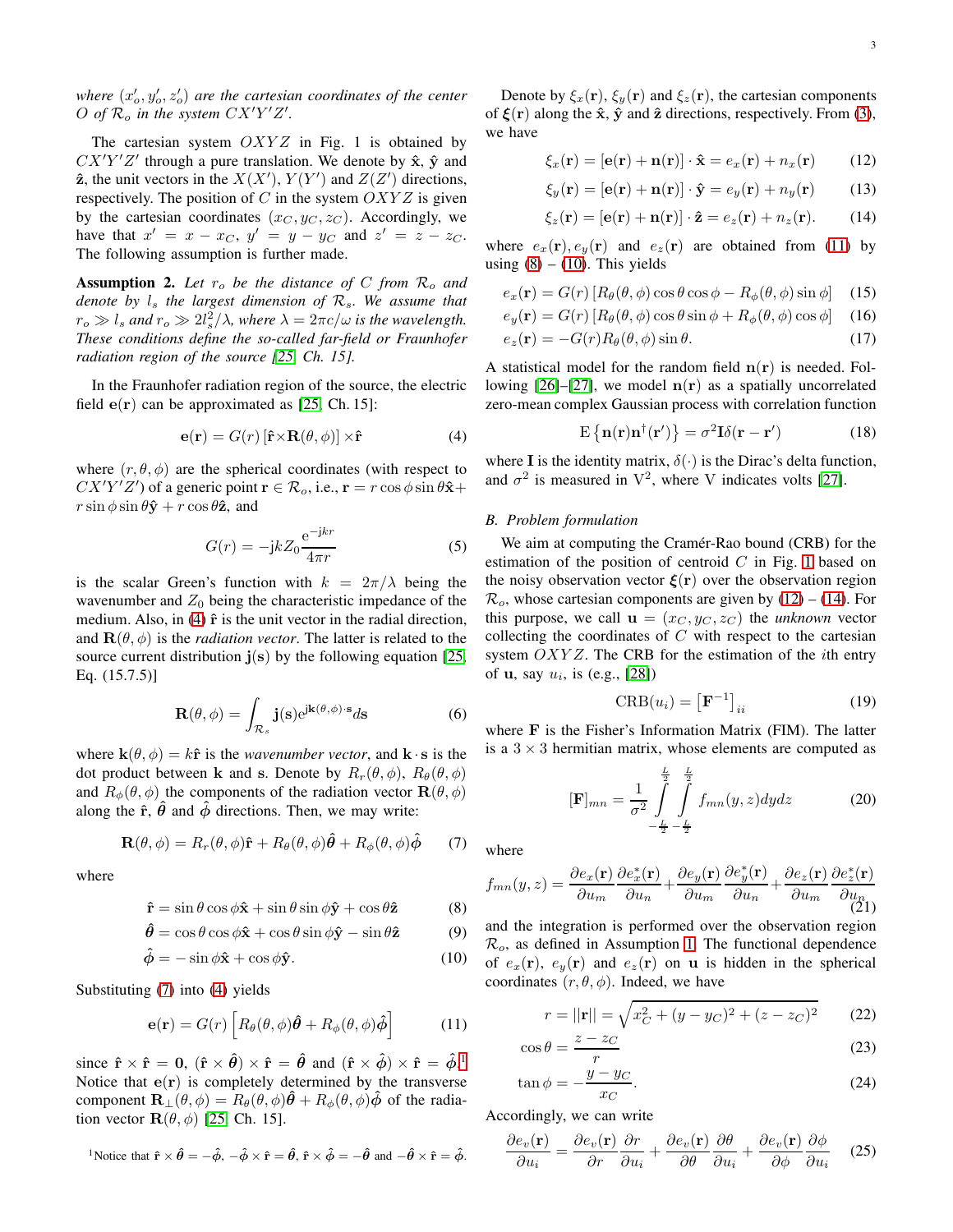with  $v \in \{x, y, z\}$  and  $i \in \{1, 2, 3\}$ . The derivatives of r,  $\theta$ and  $\phi$  with respect to  $u_i$  can be easily computed from [\(22\)](#page-2-8) [\(24\)](#page-2-9), whereas the partial derivatives of  $e_v(\mathbf{r})$  with respect to r,  $\theta$  and  $\phi$  can be obtained from [\(15\)](#page-2-10) – [\(17\)](#page-2-11).

It is clear that the computation of [\(25\)](#page-2-12) requires knowledge of the components  $R_{\theta}(\theta, \phi)$  and  $R_{\phi}(\theta, \phi)$  of the radiation vector  $\mathbf{R}(\theta, \phi)$ . In other words, the evaluation of [\(25\)](#page-2-12) implicitly assumes that current distribution inside the source region  $\mathcal{R}_s$ is a priori known. However, this is not always the case in practical applications. When it is *not* a priori known, the problem must be reformulated to take into account this lack of information. In the remainder of this paper, we consider a specific scenario in which the current source is an elementary (i.e., short) dipole with an arbitrary orientation and address the estimation problem in both cases, that is, *with* and *without* a priori knowledge of the current distribution.

## *C. Discussion*

The expression in [\(11\)](#page-2-3) provides the most general model for the electric field  $e(r)$  in a point r lying in the Fraunhofer radiation region of the source. Specifically, it takes into account its vector nature as well as dependence on the current distribution inside the transmitting volume. We see that  $e(r)$  is the product of the two terms:  $G(r)$  and  $\mathbf{R}_{\perp}(\theta,\phi) = R_{\theta}(\theta,\phi)\hat{\theta} + R_{\phi}(\theta,\phi)\hat{\phi}$ . The first term is given in [\(5\)](#page-2-13) and represents a scalar spherical wave, which accounts for the distance  $r$  between the source and the point  $P$ . In the observation region  $\mathcal{R}_o$ , we have that  $\mathbf{r} = \mathbf{r}_C + \mathbf{d}$ , where  $\mathbf{r}_C = -x_C \hat{\mathbf{x}} + y_C \hat{\mathbf{y}} + z_C \hat{\mathbf{z}}$  is the vector from C to O and  $\mathbf{d} = y\hat{\mathbf{y}} + z\hat{\mathbf{z}}$  is the vector from O to P. Accordingly, [\(22\)](#page-2-8) reduces to

<span id="page-3-0"></span>
$$
r = \|\mathbf{r}_C + \mathbf{d}\| = r_C \sqrt{1 + 2(\hat{\mathbf{r}}_C \cdot \hat{\mathbf{d}}) \frac{d}{r_C} + \frac{d^2}{r_C^2}}
$$
(26)

with  $r_C = ||\mathbf{r}_C||$  and  $d = ||\mathbf{d}||$ . In the case  $r_C \gg d$ , we can replace r with  $r<sub>C</sub>$  in the denominator of [\(5\)](#page-2-13) and obtain the following approximation:

<span id="page-3-1"></span>
$$
G(r) \approx -jkZ_0 \frac{e^{-jkr}}{4\pi r_C}.\tag{27}
$$

As for the exponent  $e^{-jkr}$ , a better approximation may be obtained by considering the Taylor series expansion  $\sqrt{1+x} \approx$  $1 + x/2 - x^2/8$ , valid for small values of x. Applying this approximation to [\(26\)](#page-3-0) yields

$$
r \approx r_C + (\hat{\mathbf{r}}_C \cdot \hat{\mathbf{d}})d + [1 - (\hat{\mathbf{r}}_C \cdot \hat{\mathbf{d}})^2]d^2/2r_C \qquad (28)
$$

and [\(27\)](#page-3-1) thus reduces to

<span id="page-3-2"></span>
$$
G(r) \approx -j k Z_0 \frac{\mathrm{e}^{-\mathrm{j} k r_C}}{4\pi r_C} \mathrm{e}^{-\mathrm{j} k [d \cos \psi + \sin^2 \psi (d^2 / 2r_C)]} \tag{29}
$$

where we have called  $\cos \psi = (\hat{\mathbf{r}}_C \cdot \hat{\mathbf{d}})$ . This expansion is called the *Fresnel approximation* [\[11\]](#page-12-9). In the case  $r_C \gg L^2/\lambda$ , we can retain only the first-order term in the exponent of [\(29\)](#page-3-2) and thus obtain

$$
G(r) \approx -j k Z_0 \frac{e^{-j k r_C}}{4 \pi r_C} e^{-j k d \cos \psi}
$$
 (30)

which represents the well-known planar approximation of the spherical wave in [\(5\)](#page-2-13).

Consider now the term  $\mathbf{R}_{\perp}(\theta, \phi) = R_{\theta}(\theta, \phi)\hat{\theta} + R_{\phi}(\theta, \phi)\hat{\phi}$ in [\(11\)](#page-2-3), which depends only on the components along  $\hat{\theta}$  and  $\hat{\phi}$  of the radiation vector  $\mathbf{R}(\theta, \phi)$  in [\(6\)](#page-2-14). Notice that the exponential factor  $e^{j\mathbf{k}(\theta,\phi)\cdot\mathbf{s}}$  in [\(6\)](#page-2-14) can be ignored, provided that  $l_s \ll \lambda$ . For example, this happens with a *point source* (also known as Hertzian dipole [\[24,](#page-12-14) Sec. 2.3.1]) that has been largely studied in the literature, and will also be considered in the remainder of this paper. In such a case, [\(6\)](#page-2-14) reduces to

$$
\mathbf{R}(\theta,\phi) = \int_{\mathcal{R}_s} \mathbf{j}(\mathbf{s})d\mathbf{s}
$$
 (31)

so that

$$
R_{\theta}(\theta, \phi) = \int_{\mathcal{R}_s} j_{\theta}(\mathbf{s}) d\mathbf{s}
$$
  
=  $\mathcal{I}_x \cos \theta \cos \phi + \mathcal{I}_y \cos \theta \sin \phi - \mathcal{I}_z \sin \theta$  (32)

and

$$
R_{\phi}(\theta,\phi) = \int_{\mathcal{R}_{s}} j_{\phi}(\mathbf{s}) d\mathbf{s} = -\mathcal{I}_{x} \sin \phi + \mathcal{I}_{y} \cos \phi \qquad (33)
$$

with  $\mathcal{I}_{\nu} = \int_{\mathcal{R}_{s}} j_{\nu}(\mathbf{s}) d\mathbf{s}$ . The above expressions show that, in general, the dependence of  $R_{\theta}(\theta, \phi)$  and  $R_{\phi}(\theta, \phi)$  on  $\theta$  and  $\phi$ cannot be ignored, even assuming a point source. On the other hand, when the solid angle subtended by the square domain  $\mathcal{R}_o$  is small, which amounts to saying that the ratio between the observation area and the squared distance is small (i.e.,  $L^2/r_C^2 \approx 0$ ), then the following approximations can be made at each point of  $\mathcal{R}_o$ ,

$$
\theta \approx \theta_o \qquad \phi \approx \phi_o \tag{34}
$$

where  $\theta_o = \arccos(-z_C/r_C)$  and  $\phi_o = \arctan y_C/x_C$  are the polar and azimuthal angles of O, respectively. In such a case,  $R_{\theta}(\theta, \phi)$  and  $R_{\phi}(\theta, \phi)$  become (approximately) independent of  $\theta$  and  $\phi$ , and are given by

$$
R_{\theta}(\theta,\phi) = \mathcal{I}_x \cos \theta_o \cos \phi_o + \mathcal{I}_y \cos \theta_o \sin \phi_o - \mathcal{I}_z \sin \theta_o
$$

$$
R_{\phi}(\theta, \phi) = -\mathcal{I}_x \sin \phi_o + \mathcal{I}_y \cos \phi_o
$$

For example, assume that the source is on the line perpendicular to  $\mathcal{R}_{o}$  passing through O, which means that  $\theta_o = \pi/2$  and  $\phi_o = \pi$ , and that  $\mathcal{I}_x = \mathcal{I}_y = 0$  (i.e.,  $\mathbf{j}(\mathbf{s})$ ) is vertically directed). In such a case,  $R_{\theta}(\theta, \phi) = -\mathcal{I}_z \sin \theta$ and  $R_{\phi}(\theta, \phi) = 0$ . For a point  $P \in \mathcal{R}_o$ , we have  $\theta \in$  $[\theta_0 - \arctan(L/2r_C), \theta_0 + \arctan(L/2r_C)]$ , which show that the approximation  $\theta \approx \theta_o$  becomes more and more accurate as  $L/r_C$  decreases, as expected. For  $L = 3$  m and  $r_C = 10$  m we have  $\arctan(L/2r_C) \approx 5 \times 10^{-2}\pi$  and  $\sin \theta \in (0.989, 1]$ .

<span id="page-3-3"></span>Remark 1. *A different approach for estimating the position of* C *is to make use of a scalar, instead of a vector, field. For example, one could use only one of the three components of* e(r)*. This may simplify the analysis but would result in lower performance, i.e., a larger CRB. An alternative approach is to consider a scalar field that is related to the component of the Poynting vector perpendicular in each point to the planar*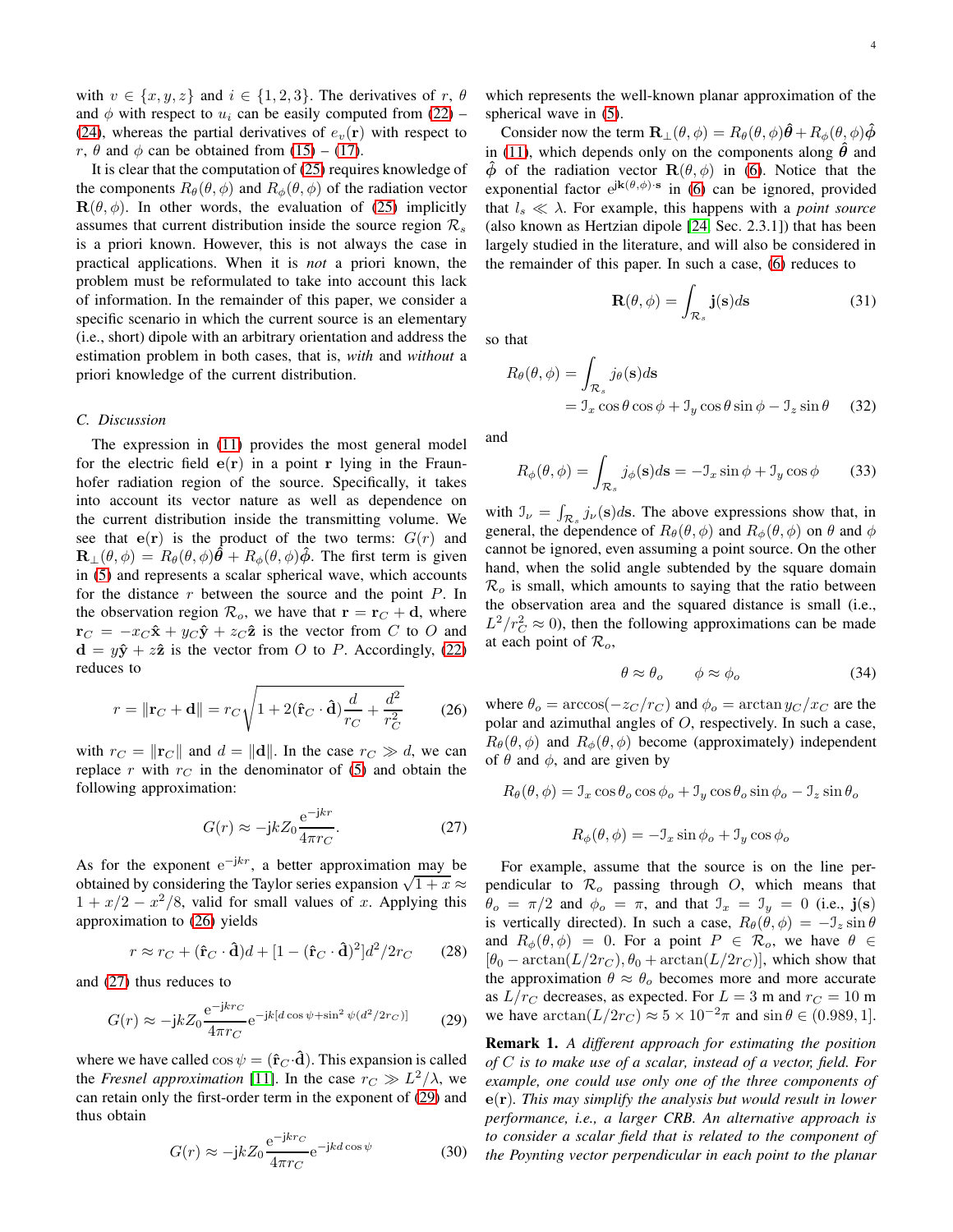<span id="page-4-2"></span>

Fig. 2: Source model and CPL assumption.

*region. This component is proportional to*  $\|\mathbf{e}(\mathbf{r})\|^2 \sin \theta \cos \phi$ , *and the associated scalar field is*

$$
E \triangleq e^{-jkr} \sqrt{\|\mathbf{e}(\mathbf{r})\|^2 \sin \theta \cos \phi}
$$
  
=  $kZ_0 \frac{e^{-jkr} \sqrt{x_C}}{4\pi r^{3/2}} \sqrt{R_\theta^2(\theta, \phi) + R_\phi^2(\theta, \phi)}$ . (35)

*In the case of an isotropic radiating source,*  $R^2_\theta(\theta, \phi)$  +  $R^2_\phi(\theta, \phi)$  *is independent of*  $\theta$  *and*  $\phi$ *, and thus* [\(35\)](#page-4-1) *reduces to the scalar model considered in [\[7,](#page-12-5) Eq. (2)]. We stress that this scalar model represents a specific case, which is not valid in general. We will use* [\(35\)](#page-4-1) *in the numerical analysis for comparisons.*

# <span id="page-4-0"></span>III. CRB COMPUTATION WITH AN ELEMENTARY SOURCE DIPOLE

To simplify the analysis, we make the following assumption about the source, as shown in Fig. [2.](#page-4-2)

Assumption 3. *The source is an elementary dipole of length*  $l_s$  pointing in an arbitrary direction  $\hat{\mathbf{t}} = t_x \hat{\mathbf{x}} + t_y \hat{\mathbf{y}} + t_z \hat{\mathbf{z}}$  or, *equivalently,*  $\hat{\mathbf{t}} = t_r(\theta, \phi) \hat{\mathbf{r}} + t_\theta(\theta, \phi) \hat{\theta} + t_\phi(\theta, \phi) \hat{\phi}$ *, with* 

$$
t_r(\theta, \phi) = \sin \theta \cos \phi \, t_x + \sin \theta \sin \phi \, t_y + \cos \theta \, t_z \tag{36}
$$

$$
t_{\theta}(\theta,\phi) = \cos\theta\cos\phi\,t_x + \cos\theta\sin\phi\,t_y - \sin\theta\,t_z \qquad (37)
$$

$$
t_{\phi}(\theta,\phi) = -\sin\phi \, t_x + \cos\phi \, t_y. \tag{38}
$$

In the case of an elementary dipole, the current density  $\mathbf{j}(\mathbf{s})$ has the following expression (e.g. [\[24,](#page-12-14) Sec. 2.3.1])

<span id="page-4-3"></span>
$$
\mathbf{j}(\mathbf{s}) = I_{in} l_s \delta(\mathbf{s}) \hat{\mathbf{t}} \tag{39}
$$

where  $I_{in}$  is the uniform current level in the dipole. Plugging [\(39\)](#page-4-3) into [\(6\)](#page-2-14) yields

$$
\mathbf{R}(\theta,\phi) = I_{in} l_s \hat{\mathbf{t}}.\tag{40}
$$

By using the representation of  $\hat{\mathbf{t}}$  in terms of  $(\hat{\mathbf{r}}, \hat{\theta}, \hat{\phi})$ , from [\(7\)](#page-2-1) we have that

$$
R_{\theta}(\theta,\phi) = I_{in}l_{s}t_{\theta}(\theta,\phi)
$$
\n(41)

$$
R_{\phi}(\theta,\phi) = I_{in} l_s t_{\phi}(\theta,\phi)
$$
\n(42)

from which it follows that the electric vector field  $e(\mathbf{r})$  in [\(11\)](#page-2-3) takes the following form:

$$
\mathbf{e}(\mathbf{r}) = G(r)I_{in}l_s[t_{\theta}(\theta,\phi)\hat{\theta} + t_{\phi}(\theta,\phi)\hat{\phi}].
$$
 (43)

An equivalent expression of  $e(r)$  in terms of the cartesian components  $(t_x, t_y, t_z)$  of  $\hat{t}$  can be obtained by substituting [\(40\)](#page-4-4) into [\(4\)](#page-2-0) to obtain

<span id="page-4-5"></span>
$$
\mathbf{e}(\mathbf{r}) = G(r)I_{in}l_{s}[\hat{\mathbf{t}} - (\hat{\mathbf{r}} \cdot \hat{\mathbf{t}})\hat{\mathbf{r}}]
$$
(44)

where we have used the identity  $(\hat{\mathbf{r}} \times \hat{\mathbf{t}}) \times \hat{\mathbf{r}} = \hat{\mathbf{t}} - (\hat{\mathbf{r}} \cdot \hat{\mathbf{t}})\hat{\mathbf{r}}$ . From [\(5\)](#page-2-13) and [\(44\)](#page-4-5), it thus follows that

$$
e_x = -j\chi \frac{e^{-jkr}}{r} [t_x - (r_x t_x + r_y t_y + r_z t_z) r_x]
$$
(45)

$$
e_y = -j\chi \frac{e^{-jkr}}{r} [t_y - (r_x t_x + r_y t_y + r_z t_z) r_y]
$$
(46)

$$
e_z = -j\chi \frac{e^{-jkr}}{r} [t_z - (r_x t_x + r_y t_y + r_z t_z) r_z].
$$
 (47)

where  $(r_x, r_y, r_z)$  are the cartesian components of  $\hat{\mathbf{r}}$ , and

<span id="page-4-11"></span><span id="page-4-10"></span><span id="page-4-7"></span><span id="page-4-6"></span>
$$
\chi = \frac{Z_0 I_{in}}{2} \frac{l_s}{\lambda} \tag{48}
$$

<span id="page-4-1"></span>is measured in volts, V. For the sake of simplicity, we have dropped the dependence of  $e_x$ ,  $e_y$  and  $e_z$  on r. The above expressions depend on  $(t_x, t_y, t_z)$  and the cartesian coordinates  $(x_C, y_C, z_C)$  of the centroid C, which are related to  $(r_x, r_y, r_z)$  through the following equations:

$$
r_x = -\frac{x_C}{r}, \quad r_y = \frac{y - y_C}{r}, \quad r_z = \frac{z - z_C}{r}
$$
 (49)

where  $r$  is given by [\(22\)](#page-2-8).

We aim at evaluating the CRBs for the estimation of  $(x_C, y_C, z_C)$  on the basis of [\(45\)](#page-4-6)–[\(47\)](#page-4-7). We first consider the case in which the parameters  $(t_x, t_y, t_z)$  are *unknown* and thus must be considered as *nuisance* parameters. This corresponds to the case of having *partial* information about the source current distribution. This first case is not only more general but also instrumental to obtain the CRBs with *full* information, i.e., the parameters  $(t_x, t_y, t_z)$  are a priori *known*.

## *A. Unknown orientation of the dipole*

When  $(t_x, t_y, t_z)$  are unknown, we cannot use [\(19\)](#page-2-15) – [\(21\)](#page-2-16) but must compute the FIM for *all* the unknown parameters, which are collected into the 6-dimensional vector  $\mathbf{p} = (t_x, t_y, t_z, x_C, y_C, z_C)$ . Therefore, the FIM is a 6  $\times$  6 hermitian matrix with entries given by

$$
\left[\mathbf{F}\right]_{mn} = \frac{1}{\sigma^2} \int_{-\frac{L}{2} - \frac{L}{2}}^{\frac{L}{2} - \frac{L}{2}} \left[ \frac{\partial e_x}{\partial p_m} \frac{\partial e_x^*}{\partial p_n} + \frac{\partial e_y}{\partial p_m} \frac{\partial e_y^*}{\partial p_n} + \frac{\partial e_z}{\partial p_m} \frac{\partial e_z^*}{\partial p_n} \right] dy dz
$$
\n
$$
(50)
$$

<span id="page-4-4"></span>where  $p_m$  denotes the mth element of p. The derivatives involved in  $[F]_{mn}$  are computed in Appendix A. The matrix F can be partitioned as [\[28\]](#page-12-18)

<span id="page-4-9"></span><span id="page-4-8"></span>
$$
\mathbf{F} = \begin{bmatrix} \mathbf{F}_{tt} & \mathbf{F}_{tc} \\ \mathbf{F}_{ct} & \mathbf{F}_{cc} \end{bmatrix}
$$
 (51)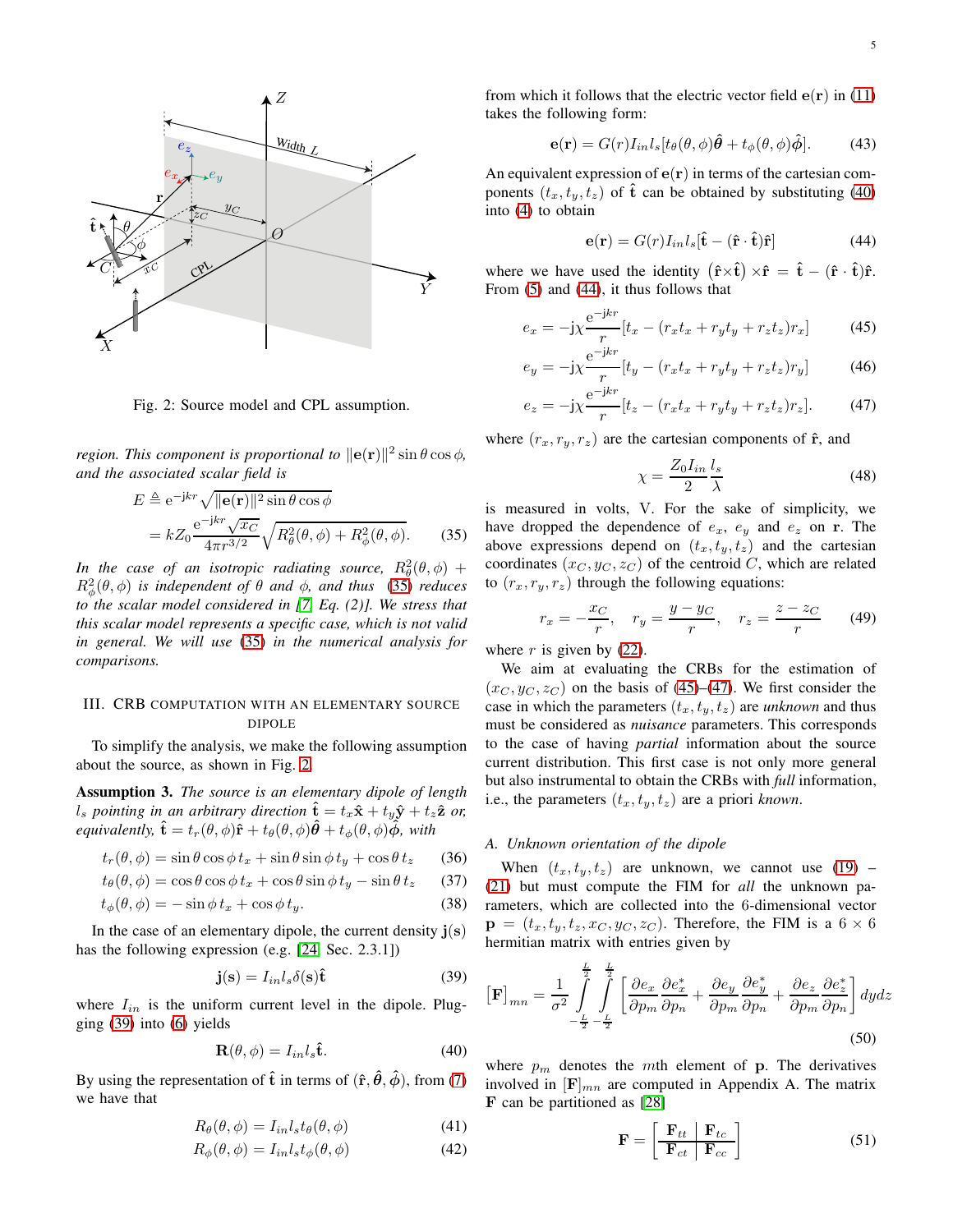where the 3  $\times$  3 blocks  $\mathbf{F}_{tt}$  and  $\mathbf{F}_{cc}$  contain the partial derivatives with respect to  $(t_x, t_y, t_z)$  and  $(x_C, y_C, z_C)$ , respectively, while  $\mathbf{F}_{tc}$  and  $\mathbf{F}_{ct}$  contain the mixed derivatives. Since **F** is hermitian, we have  $F_{tt} = F_{tt}^H$ ,  $F_{cc} = F_{cc}^H$  and  $\mathbf{F}_{tc} = \mathbf{F}_{ct}^H$ . Based on [\(51\)](#page-4-8) and well known formulas, we can immediately show that the CRBs for the estimation of  $x_C$ ,  $y_C$  and  $z_C$ , are given by the diagonal elements of the matrix  $\left( {\bf F}_{cc} - {\bf F}_{tc}^H {\bf F}_{tt}^{-1} {\bf F}_{tc} \right)^{-1}$ , i.e.,

$$
CRBu(xC) = \left[ \left( \mathbf{F}_{cc} - \mathbf{F}_{tc}^H \mathbf{F}_{tt}^{-1} \mathbf{F}_{tc} \right)^{-1} \right]_{11}
$$
 (52)

$$
\text{CRB}_{\mathbf{u}}(y_C) = \left[ \left( \mathbf{F}_{cc} - \mathbf{F}_{tc}^H \mathbf{F}_{tt}^{-1} \mathbf{F}_{tc} \right)^{-1} \right]_{22} \tag{53}
$$

$$
CRBu(zC) = \left[ \left( \mathbf{F}_{cc} - \mathbf{F}_{tc}^H \mathbf{F}_{tt}^{-1} \mathbf{F}_{tc} \right)^{-1} \right]_{33} \tag{54}
$$

where the subscript  $\mathbf{u}$  is used to stress that the above results refer to the case of *unknown* dipole orientation.

## *B. Known orientation of dipole*

When the arbitrary parameters  $(t_x, t_y, t_z)$  of the dipole are perfectly known, we have a complete description of the source current distribution. This means that the functions  $R_{\theta}(\theta, \phi)$ and  $R_{\phi}(\theta, \phi)$  are known, and we can compute the CRB following the general<sup>[2](#page-5-1)</sup> procedure outlined in Section [II-B.](#page-2-17) The Fisher's information matrix obtained in this way coincides with the matrix  $\mathbf{F}_{cc}$  computed previously. It thus follows that the CRBs for the estimation of  $x_C$ ,  $y_C$  and  $z_C$ , can be found as the diagonal elements of the matrix  $\mathbf{F}_{cc}^{-1}$ , i.e.,

$$
CRB(x_C) = \left[\mathbf{F}_{cc}^{-1}\right]_{11} \tag{55}
$$

$$
CRB(y_C) = \left[\mathbf{F}_{cc}^{-1}\right]_{22} \tag{56}
$$

$$
CRB(z_C) = \left[\mathbf{F}_{cc}^{-1}\right]_{33}.
$$
 (57)

By applying the matrix inversion lemma, $3$  we obtain

<span id="page-5-3"></span>
$$
\begin{aligned}\n&\left[\left(\mathbf{F}_{cc} - \mathbf{F}_{tc}^H \mathbf{F}_{tt}^{-1} \mathbf{F}_{tc}\right)^{-1}\right]_{ii} \\
&= \left[\mathbf{F}_{cc}^{-1}\right]_{ii} + \left[\mathbf{F}_{cc}^{-1} \mathbf{F}_{tc}^H \left(\mathbf{F}_{tt} - \mathbf{F}_{tc} \mathbf{F}_{cc}^{-1} \mathbf{F}_{tc}^H\right)^{-1} \mathbf{F}_{tc} \mathbf{F}_{cc}^{-1}\right]_{ii} \\
&\tag{58}\n\end{aligned}
$$

for  $i = 1, 2, 3$ . Notice that  $(\mathbf{F}_{tt} - \mathbf{F}_{tc} \mathbf{F}_{cc}^{-1} \mathbf{F}_{tc}^H)^{-1}$  is positive semi-definite, since it is the  $3 \times 3$  block in the upper left corner of the semi-positive definite matrix  $\mathbf{F}^{-1}$ . As a result, the second matrix  $\mathbf{F}_{cc}^{-1} \mathbf{F}_{tc}^H \left( \mathbf{F}_{tt} - \mathbf{F}_{tc} \mathbf{F}_{cc}^{-1} \mathbf{F}_{tc}^H \right)^{-1} \mathbf{F}_{tc} \mathbf{F}_{cc}^{-1}$  in [\(58\)](#page-5-3) is positive semi-definite as well. Hence, from [\(58\)](#page-5-3) it follows that

$$
\left[\mathbf{F}_{cc}^{-1}\right]_{ii} \le \left[\left(\mathbf{F}_{cc} - \mathbf{F}_{tc}^H \mathbf{F}_{tt}^{-1} \mathbf{F}_{tc}\right)^{-1}\right]_{ii}.
$$
 (59)

By exploiting this result, we have that

$$
CRB(x_C) \leq CRB_u(x_C) \tag{60}
$$

$$
CRB(y_C) \leq CRB_u(y_C) \tag{61}
$$

$$
CRB(z_C) \leq CRB_u(z_C) \tag{62}
$$

as it should be since the Cramér-Rao bound worsens in the presence of unknown nuisance parameters.

<span id="page-5-2"></span><span id="page-5-1"></span><sup>2</sup>Here, by *general* we mean that it is valid irrespective of the particular current distribution, as long as the latter is known.  $^{3}({\rm A} + {\rm UCV})^{-1} = {\rm A}^{-1} - {\rm A}^{-1}{\rm U}({\rm C}^{-1} + {\rm VA}^{-1}{\rm U})^{-1}{\rm VA}^{-1}$ 

# IV. A CASE STUDY

<span id="page-5-0"></span>The elements of the matrices needed for the computation of  $\bf{F}$  in [\(51\)](#page-4-8) can be obtained by numerically evaluating the integrals [\(50\)](#page-4-9) for any arbitrary position of the dipole. Although possible, this makes it hard to gain insights into the CRBs. Next, we show that closed-form expressions can be obtained when the dipole is located in the central perpendicular line (CPL) and is vertically oriented; see Fig. [2.](#page-4-2) The following assumption is thus made.

<span id="page-5-7"></span><span id="page-5-6"></span><span id="page-5-4"></span>Assumption 4. *The center* C *of the dipole is on the line perpendicular to* R<sup>o</sup> *passing through the point* O *(known as CPL case), as shown in Fig. [2,](#page-4-2) and the dipole is vertically oriented.*

Under the CPL assumption, we have that  $y_C = z_C = 0$ , whereas the vertical orientation of the dipole implies that  $t_x =$  $t_y = 0$  and  $t_z = 1$ . For convenience, we call

$$
\text{SNR} \triangleq \frac{|\chi|^2}{\sigma^2} \tag{63}
$$

the signal-to-noise ratio (SNR) with  $\chi$  given by [\(48\)](#page-4-10) and define

<span id="page-5-10"></span>
$$
\rho \triangleq \frac{L}{x_C}.\tag{64}
$$

The following result is obtained.

<span id="page-5-8"></span><span id="page-5-5"></span>Proposition 1. *Under Assumption [4,](#page-5-4) we have that:*

<span id="page-5-9"></span>1) The matrix  $\mathbf{F}_{cc}$  becomes diagonal with entries

$$
[\mathbf{F}_{cc}]_{11} = \text{SNR} \cdot [k^2 \mathcal{I}_1(\rho) + x_C^{-2} \mathcal{I}_2(\rho)] \qquad (65)
$$

$$
[\mathbf{F}_{cc}]_{22} = \text{SNR} \cdot [k^2 \mathbf{I}_3(\rho) + x_C^{-2} \mathbf{I}_4(\rho)] \qquad (66)
$$

$$
[\mathbf{F}_{cc}]_{33} = \text{SNR} \cdot [k^2 \mathbf{I}_5(\rho) + x_C^{-2} \mathbf{I}_6(\rho)] \tag{67}
$$

*where*  $J_i(\rho)$  *for*  $i = 1, \ldots, 6$  *are given in Appendix B.* 2) The matrix  $\mathbf{F}_{tt}$  becomes diagonal with entries

<span id="page-5-11"></span>
$$
[\mathbf{F}_{tt}]_{11} = \text{SNR} \cdot \mathcal{I}_7(\rho) \tag{68}
$$

<span id="page-5-14"></span><span id="page-5-13"></span><span id="page-5-12"></span>
$$
[\mathbf{F}_{tt}]_{22} = [\mathbf{F}_{tt}]_{33} = \text{SNR} \cdot \mathbf{I}_8(\rho) \tag{69}
$$

*where*  $\mathcal{I}_i(\rho)$  *for*  $i = 7, 8$  *are given in* [\(100\)](#page-11-0)–[\(101\)](#page-11-1) *in Appendix B.*

3) *The elements of*  $\mathbf{F}_{tc}$  *are all zero except for*  $[\mathbf{F}_{tc}]_{13}$  *and*  $[F_{tc}]_{31}$  *which can be computed as* 

$$
[\mathbf{F}_{tc}]_{13} = k \text{SNR} \cdot \mathbf{I}_9(\rho) \tag{70}
$$

<span id="page-5-15"></span>
$$
[\mathbf{F}_{tc}]_{31} = \text{SNR} \cdot [k \mathcal{I}_{10}(\rho) + x_C^{-1} \mathcal{I}_{11}(\rho)] \tag{71}
$$

*where*  $\mathcal{I}_i(\rho)$  *for*  $i = 9, 10, 11$  *are given in* [\(104\)](#page-11-2)–[\(106\)](#page-11-3) *in Appendix B.*

*Proof.* The proof is given in Appendix B.

Based on the results in Proposition [1,](#page-5-5) the following corollaries are obtained for both cases with unknown and known dipole orientation. Notice that the dependence on  $\rho$  is omitted to simplify the notation.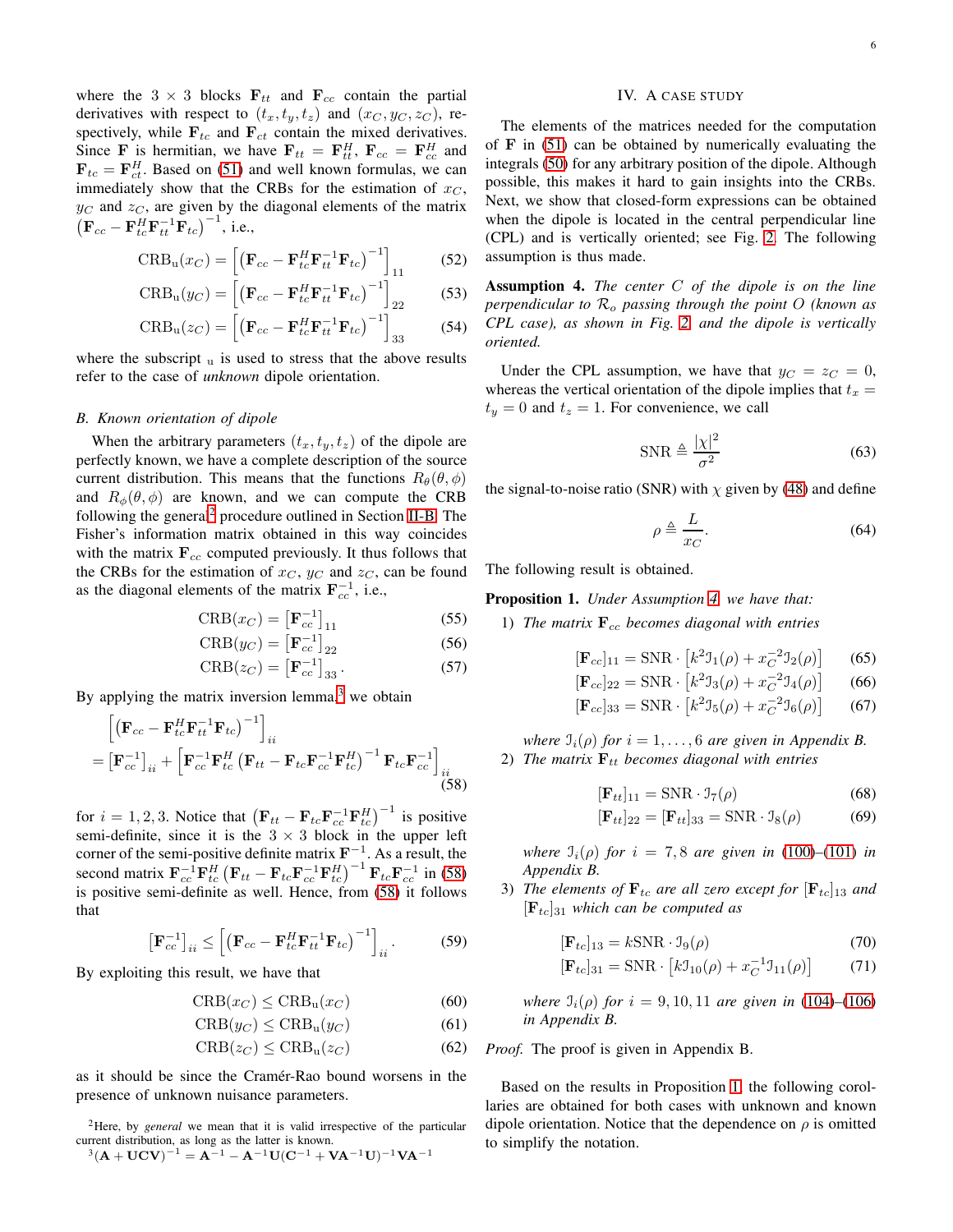Corollary 1 (Unknown dipole orientation). *Under Assumption* [4,](#page-5-4) the CRBs for the estimation of  $x_C$ ,  $y_C$  and  $z_C$  when *the dipole orientation is unknown are given by*

$$
CRBu(xC) = \frac{SNR^{-1}}{k^2 \mathcal{I}_1 + x_C^{-2} \mathcal{I}_2 - \mathcal{I}_8^{-1} |k \mathcal{I}_{10} + x_C^{-1} \mathcal{I}_{11}|^2}
$$
(72)

$$
CRBu(yC) = \frac{SNR^{-1}}{k^2 3_3 + x_C^{-2} 3_4}
$$
 (73)

$$
CRBu(zC) = \frac{SNR^{-1}}{k^2 \left( J_5 - J_7^{-1} |J_9|^2 \right) + x_C^{-2} J_6}.
$$
 (74)

*Proof.* The proof follows from  $(52) - (54)$  $(52) - (54)$  by using the results of Proposition [1](#page-5-5) from which it follows that  $\mathbf{F}_{tc}^H \mathbf{F}_{tt}^{-1} \mathbf{F}_{tc} =$ diag (| $[\mathbf{F}_{tc}]_{31}|^2/[\mathbf{F}_{tt}]_{33}, 0, |[\mathbf{F}_{tc}]_{13}|^2/[\mathbf{F}_{tt}]_{11}).$ 

Corollary 2 (Known dipole orientation). *Under Assumption [4,](#page-5-4) the CRBs for the estimation of*  $x_C$ *,*  $y_C$  *and*  $z_C$  *when the dipole orientation is known are:*

$$
CRB(x_C) = \frac{SNR^{-1}}{k^2 \mathcal{I}_1 + x_C^{-2} \mathcal{I}_2}
$$
 (75)

$$
CRB(y_C) = \frac{SNR^{-1}}{k^2 \mathcal{I}_3 + x_C^{-2} \mathcal{I}_4}
$$
 (76)

$$
CRB(z_C) = \frac{SNR^{-1}}{k^2 \mathcal{I}_5 + x_C^{-2} \mathcal{I}_6}.
$$
 (77)

*Proof.* It easily follows from Proposition [1](#page-5-5) by using [\(55\)](#page-5-8)– [\(57\)](#page-5-9).

The above corollaries clearly show the effects of the wavelength  $\lambda = 2\pi/k$  and  $x_C$  for fixed values of  $\rho$  or, equivalently, of the functions  $\{\mathcal{I}_i\}$ . Particularly, we see that the estimation accuracy increases as  $\lambda$  or  $x_C$  decrease for fixed values of SNR. Similar results were already observed in [\[7\]](#page-12-5).

## *A. Analysis for*  $x_C \gg \lambda$

Assumption [4](#page-5-4) leads to a considerable simplification since the matrices  $\mathbf{F}_{cc}$  and  $\mathbf{F}_{tc}^H \mathbf{F}_{tt}^{-1} \mathbf{F}_{tc}$  become diagonal. Further simplifications can be obtained when  $x_C \gg \lambda$ . This condition is always satisfied in systems operating at frequencies in the range of GHz or above.

<span id="page-6-1"></span>**Proposition 2.** *Under Assumption* [4](#page-5-4) *and*  $x_C \gg \lambda$ *, then CRBs for the case in which the dipole orientation is unknown reduce to*

$$
CRB_u(x_C) \approx \frac{SNR^{-1}}{J_1 - J_8^{-1} |J_{10}|^2} \cdot \frac{\lambda^2}{4\pi^2}
$$
 (78)

$$
CRB_u(y_C) \approx \frac{SNR^{-1}}{J_3} \cdot \frac{\lambda^2}{4\pi^2}
$$
 (79)

*while those for the case in which the dipole orientation is known become*

$$
CRB(x_C) \approx \frac{SNR^{-1}}{J_1} \cdot \frac{\lambda^2}{4\pi^2}
$$
 (80)

$$
CRB(y_C) = CRB_u(y_C). \tag{81}
$$

*Proof.* See Appendix C.

Proposition [2](#page-6-1) shows that, when  $x_C \gg \lambda$ , the accuracy in the estimation of  $x_C$  and  $y_C$  solely depends on the values of  $\lambda$  and  $ρ$ . In particular, keeping  $ρ$  fixed, the CRBs for  $x<sub>C</sub>$  and  $y<sub>C</sub>$  scale with the square of  $\lambda$ . On the other hand, for a given value of  $\lambda$ , if  $x_C$  increases by a factor  $\alpha$ , we must scale L by the same factor in order to keep  $\rho$ , and hence the estimation accuracy, unchanged. This means that the area of the observation region must be increased by a factor  $\alpha^2$ . The same conclusions do not hold for the estimation of  $z<sub>C</sub>$ . Indeed, under Assumption [4](#page-5-4) and  $x_C \gg \lambda$  it can be shown that the term  $x_C^{-2} \mathcal{I}_6$  is not negligile with respect to the other ones appearing in the denominator of the expressions for  $CRB_u(z_C)$  and  $CRB(z_C)$  in Corollaries 1 and 2. Hence, the CRBs cannot be simplified and continue to depend on both  $x_C$  and  $\lambda$ .

## *B. Asymptotic Analysis for*  $\rho \to \infty$

Starting from the results given above, it is interesting to analyze the behaviour of the CRBs in the asymptotic regime  $\rho = L/x_C \rightarrow \infty$ . The main results are summarized in the following proposition.

<span id="page-6-2"></span>**Proposition 3.** *Under Assumption [4](#page-5-4) and*  $x_C \gg \lambda$ *, in the asymptotic regime*  $\rho \rightarrow \infty$  *we have* 

<span id="page-6-3"></span>
$$
\lim_{\rho \to \infty} \text{CRB}_{\text{u}}(x_C) = \lim_{\rho \to \infty} \text{CRB}(x_C) = \frac{\text{SNR}^{-1}}{3\pi^3} \lambda^2 \tag{82}
$$

$$
\lim_{\rho \to \infty} \text{CRB}_{\text{u}}(y_C) = \lim_{\rho \to \infty} \text{CRB}(y_C) = \frac{\text{SNR}^{-1}}{3\pi^3} \frac{\lambda^2}{\ln \rho} \tag{83}
$$

<span id="page-6-5"></span><span id="page-6-4"></span>
$$
\lim_{\rho \to \infty} \text{CRB}_{\text{u}}(z_C) = \lim_{\rho \to \infty} \text{CRB}(z_C) = \frac{\text{SNR}^{-1}}{\pi^3} \frac{\lambda^2}{\ln \rho}.
$$
 (84)

## *Proof.* See Appendix D.

Proposition [3](#page-6-2) shows that, for sufficiently large values of  $\rho = L/x_C$ , the estimation accuracy is the same in both cases of unknown or known dipole orientation. This means that, even though  $t$  is unknown, we can achieve the same accuracy in the estimation of the source position as in the case of known dipole orientation. Clearly, this requires in general the *joint* estimation of  $\hat{\mathbf{t}}$  and  $(x_C, y_C, z_C)$ . It is interesting to note that the CRBs for the estimation of  $y_C$  and  $z_C$  goes to zero as  $\rho$  increases unboundedly. This is in contrast to the results in [\[7,](#page-12-5) Eq. (26)] where it is shown that the asymptotic CRBs are identical for all the three dimensions and depend solely on the wavelength  $\lambda$ . This difference is a direct consequence of the different radiation and signal models used for the computation of CRBs. Indeed, in [\[7\]](#page-12-5) the source is assumed to radiate isotropically and the scalar field [\(35\)](#page-4-1) is used for deriving the bounds.

## V. NUMERICAL ANALYSIS

<span id="page-6-8"></span><span id="page-6-7"></span><span id="page-6-6"></span><span id="page-6-0"></span>The effect of the various system parameters on the estimation accuracy are now analyzed by numerically evaluating the CRBs according to the general expressions given in  $(52)$ – $(54)$  or in  $(55)$ – $(57)$  for the unknown or known dipole orientation cases, respectively. We assume that the dipole is located at a distance  $x_C = 6$  m, the signal-to-noise ratio is  $SNR = |\chi|^2/\sigma^2 = 0$  dB, and the wavelength is  $\lambda = 0.01$  m (corresponding to  $f_c = 30$  GHz), unless otherwise specified.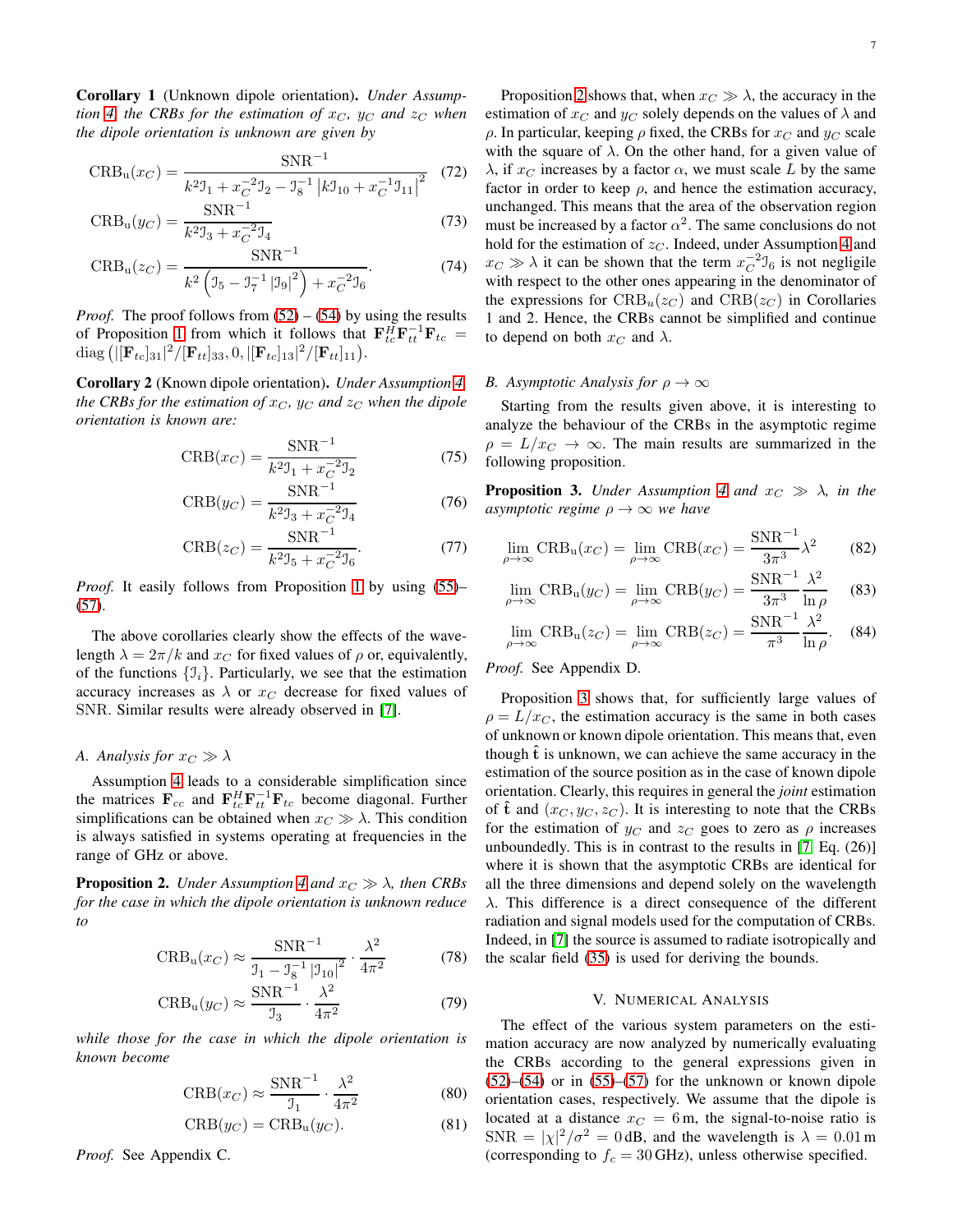<span id="page-7-0"></span>

(b) Known dipole orientation

Fig. 3: RCRBs as a function of the surface side length for a vertically oriented dipole in CPL at a distance  $x_C = 6$  m.

Fig. [3](#page-7-0) shows the square root of the CRBs (RCRB), measured in meters [m], for the three components  $x_C$ ,  $y_C$  and  $z_C$ , as a function of the surface side length  $L$ , for a vertically oriented dipole located in CPL, i.e., under the hypotheses of Assumption 4. Both cases of unknown and known orientation are considered in Fig. [3a](#page-7-0) and Fig. [3b,](#page-7-0) respectively. We see that all the RCRBs decrease fast with the surface side length, at least for values of  $L$  of practical interest, i.e. in the range  $1 m \leq L \leq 10$  m. When the dipole orientation is unknown,  $RCRB(x_C)$  is greater than  $RCRB(y_C)$  and  $RCRB(z_C)$  for all values of L, and approaches the square root of the asymptotic limit [\(82\)](#page-6-3) for  $L > 10^3$  m. On the other hand, when  $\hat{\bf{t}}$  is known  $RCRB(x_C)$  is much lower than  $RCRB(y_C)$  and  $RCRB(z_C)$ in the range  $1 \text{ m } \leq L \leq 10 \text{ m}$ , and the asymptotic limit is reached in practice already from  $L \approx 20$  m. In both cases,  $RCRB(y_C)$  and  $RCRB(z_C)$  decrease unboundedly as predicted by [\(83\)](#page-6-4) and [\(84\)](#page-6-5). It is worthwhile to note that an accuracy on the order of tens of centimeters in all the three dimensions (as required for example in future automotive and industrial applications, e.g., [\[29\]](#page-12-19)) is achieved for  $L \approx 3$  m, both with known or unknown orientation.

To quantify the impact of dipole orientation, Fig. [4a](#page-7-1) and Fig. [4b](#page-7-1) show the RCRBs for two different values of  $\hat{t}$ , namely  $\hat{\mathbf{t}} = (1, 0, 0)$  and  $\hat{\mathbf{t}} = (1/\sqrt{3}, 1/\sqrt{3}, 1/\sqrt{3})$ . In both cases, the dipole is in CPL and its orientation is unknown. Compared to Fig. [3a,](#page-7-0) a sensible loss is evident only when  $\hat{\mathbf{t}} = (1, 0, 0)$  and for small values of L. For example, with  $L = 3$  m the accuracy

<span id="page-7-1"></span>

(b) Unknown dipole orientation,  $\hat{\mathbf{t}} = (1, 1, 1) / \sqrt{3}$ 

Fig. 4: RCRBs as a function of the surface side length for two different (unknown) dipole orientations.

in the estimation of  $x_C$  decreases from 10 cm to 1 m. Notice that, for both  $\hat{\mathbf{t}} = (1, 0, 0)$  and  $\hat{\mathbf{t}} = (1/\sqrt{3}, 1/\sqrt{3}, 1/\sqrt{3})$ , the accuracy in the estimation of  $y_C$  and  $z_C$  is the same. Similar conclusions hold when the dipole orientation is known.

Figs. 5 and 6 show the RCRBs in the case of unknown and known orientation, respectively, as a function of  $y_C$  and  $z_C$ when  $x_C = 6$  m. The dipole is oriented vertically and  $L = 3$ m. The value of the RCRB corresponding to a point  $(y_C, z_C)$ is measured by the color of that point. More precisely, the RCRB values are first normalized to their minimum, which is achieved when the dipole is in CPL ( $y_C = z_C = 0$ ), and then the normalized values (in dB) are mapped into a colour: higher values are associated to warm colours, lower values to cool ones. This means, for example, that the blue zones in each figure correspond to the best estimation accuracy. Figs. 5 and 6 clearly show the different behaviours of the various RCRBs when the dipole moves away from the CPL position. For example, if we consider Figs. [5a–5c,](#page-8-0) corresponding to an unknown dipole orientation, we see that  $\sqrt{CRB_u(y_C)}$  decreases faster than  $\sqrt{\text{CRB}_{\text{u}}(x_C)}$  and  $\sqrt{\text{CRB}_{\text{u}}(z_C)}$  when the dipole moves along the  $y$ -direction. On the other hand, when the dipole moves along the z-axis  $\sqrt{\text{CRB}_{\text{u}}(z_C)}$  decreases faster than the other RCRBs. The situation is different when the dipole orientation is known. In this case, Figs. [6a–6c](#page-8-1) sh ow  $\sqrt{\text{CRB}(x_C)}$  decreases faster than the others whatever the direction of motion is.

Fig. 7 shows the RCRBs as a function of  $x_C$  for two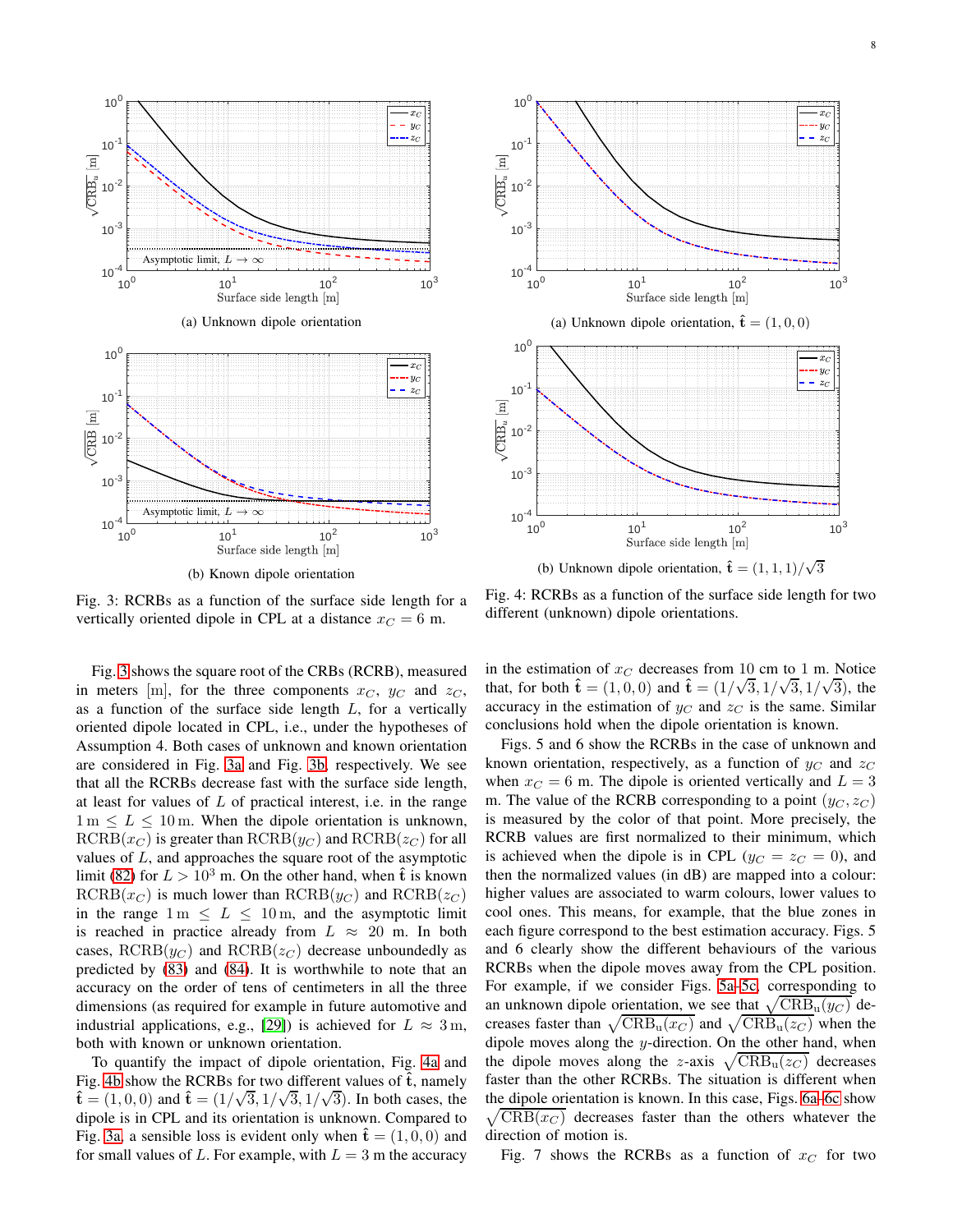<span id="page-8-0"></span>

(a)  $\sqrt{CRB_u(x_C)}$  as a function of  $y_C$  and  $z_C$ 



(c)  $\sqrt{CRB_u(z_C)}$  as a function of  $y_C$  and  $z_C$ 



different values of the wavelength, namely  $\lambda = 0.01$  m (corresponding to  $f_c = 30$  GHz) and  $\lambda = 0.001$  m (corresponding to  $f_c = 300$  GHz). The dipole is in CPL and is oriented

<span id="page-8-1"></span>

(a)  $\sqrt{\text{CRB}(x_C)}$  as a function of  $y_C$  and  $z_C$ 



(c)  $\sqrt{\text{CRB}(z_C)}$  as a function of  $y_C$  and  $z_C$ 

Fig. 6: RCRBs in the case of known orientation as a function of  $y_C$  and  $z_C$  when  $x_C = 6$  m. The dipole is oriented vertically and  $L = 3$  m.

vertically. The surface side length is  $L = 3$  m. As expected, the estimation accuracy reduces as the distance between the source and the observation region increases. In particular, it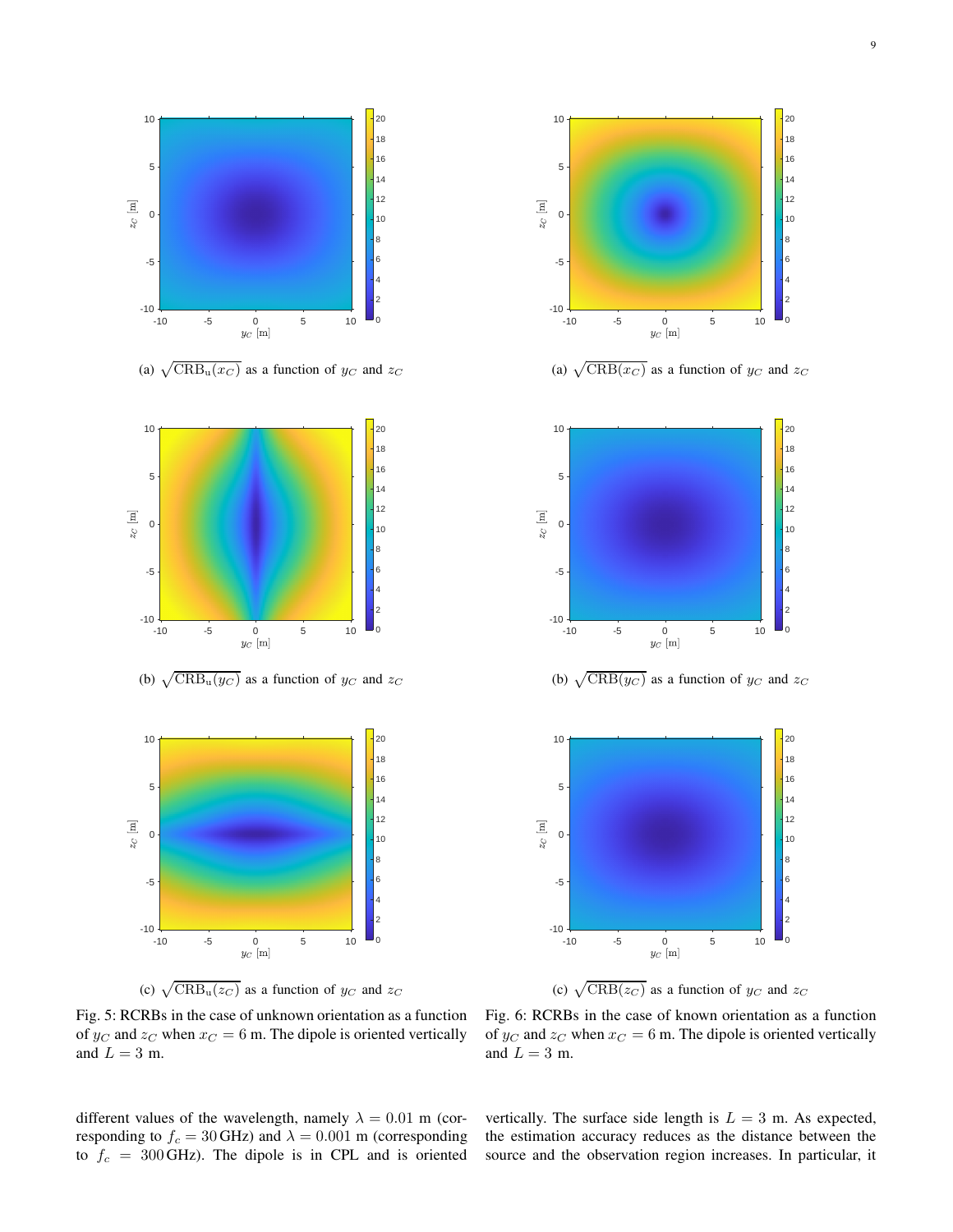<span id="page-9-1"></span>

(b) Known dipole orientation

Fig. 7: RCRBs as a function of  $x_C$  for a vertical dipole in CPL and  $L = 3$  m, with  $\lambda = 0.01$  or 0.001 m.

can be seen that, in the absence of information about the dipole orientation,  $RCRB(x_C)$  increases faster than  $RCRB(y_C)$  and  $RCRB(z<sub>C</sub>)$ , whereas the exact opposite is observed in the case of a known orientation. It is worth noting that, in both cases, the RCBRs depend linearly on  $\lambda$ , at least in the range of values of  $x_C$  (and hence  $\rho$ ) considered. Indeed, reducing the wavelength of a factor ten reduces the RCBRs of the same factor. This can easily be derived analytically for  $x_C$  and  $y_C$ by considering the results of Proposition 2. It holds for  $z_C$ as well, as shown in Figs. [7a–7b.](#page-9-1) The same dependence on  $\lambda$ was already observed in [\[7\]](#page-12-5) assuming full knowledge of the source current distribution.

Finally, in Fig. [8](#page-9-2) we compare the RCRBs with those obtained from [\(35\)](#page-4-1) in Remark [1,](#page-3-3) which, under Assumption [4,](#page-5-4) reduces to

$$
E = \chi \frac{e^{-jkr}}{r^{5/2}} \sqrt{x_C \left[ x_C^2 + (y - y_C)^2 \right]}.
$$
 (85)

Only marginal differences can be observed between the RCRBs for values of L of practical interest. However, different limits are achieved as L increases. In conclusion, both are accurate and might be used to predict scaling behaviors, but the proposed one is needed to study the fundamental limits.

# VI. CONCLUSIONS

<span id="page-9-0"></span>Large antenna arrays and high frequencies push towards the regime in which the impinging wavefront is no longer planar

<span id="page-9-2"></span>

Fig. 8: Comparisons with the RCRBs for the scalar model [\(85\)](#page-9-3) as obtained from Remark [1](#page-3-3) under Assumption [4.](#page-5-4)

but spherical. This opens up opportunities for new signal processing algorithms for positioning. Motivated by the need of establishing ultimate bounds, we provided a general model for the electric vector field over a rectangular spatial region. Unlike standard models in signal processing, the functional dependence on the radiation vector at the source was taken into account. The electric vector field model was used to compute the CRBs for the three-dimensional (3D) spatial location of a Hertzian dipole, with and without a priori knowledge of its orientation. Further simplifications and insights were obtained by assuming that the dipole center is located on the line perpendicular to the surface center. Numerical results showed that a centimeter-level accuracy can be achieved in the nearfield of surfaces of practical size (i.e., in the range of a few meters) in the mmWave and sub-THz bands. Asymptotic expressions were also given in closed-form to show the scaling behaviors with respect to surface area and wavelength.

# APPENDIX A

We compute the derivatives of the cartesian components of the electric field with respect to the unknown parameters  $(t_x, t_y, t_z, x_C, y_C, z_C)$ . Starting from [\(45\)](#page-4-6)–[\(47\)](#page-4-7), after lengthy but standard calculations we have

$$
\frac{\partial e_{\alpha}}{\partial t_{\beta}} = -j\,\chi \frac{\mathrm{e}^{-j\,kr}}{r} \cdot \begin{cases} 1 - r_{\alpha}^2 & \text{per } \beta = \alpha, \\ -r_{\alpha}r_{\beta} & \text{per } \beta \neq \alpha \end{cases} \tag{86}
$$

<span id="page-9-3"></span>with  $\alpha, \beta \in \{x, y, z\}$  and  $r_{\alpha}$  being defined in [\(49\)](#page-4-11),

$$
\frac{\partial e_x}{\partial x_C} = \frac{-j \chi e^{-j k r}}{r^4} \left\{ j k \bar{x} \left[ t_x (\bar{y}^2 + \bar{z}^2) - \bar{x} (t_y \bar{y} + t_z \bar{z}) \right] + \frac{3 t_x \bar{x} (\bar{y}^2 + \bar{z}^2) - (t_y \bar{y} + t_z \bar{z}) (2 \bar{x}^2 - \bar{y}^2 - \bar{z}^2)}{r} \right\}
$$
\n(87a)

$$
\frac{\partial e_x}{\partial y_C} = \frac{-j \chi e^{-jkr}}{r^4} \left\{ j k \bar{y} \left[ t_x(\bar{y}^2 + \bar{z}^2) - \bar{x} (t_y \bar{y} + t_z \bar{z}) \right] - \frac{t_x \bar{y} (2\bar{x}^2 - \bar{y}^2 - \bar{z}^2) - t_y \bar{x} (\bar{x}^2 - 2\bar{y}^2 + \bar{z}^2) + 3t_z \bar{x} \bar{y} \bar{z}}{r} \right\}
$$
\n(87b)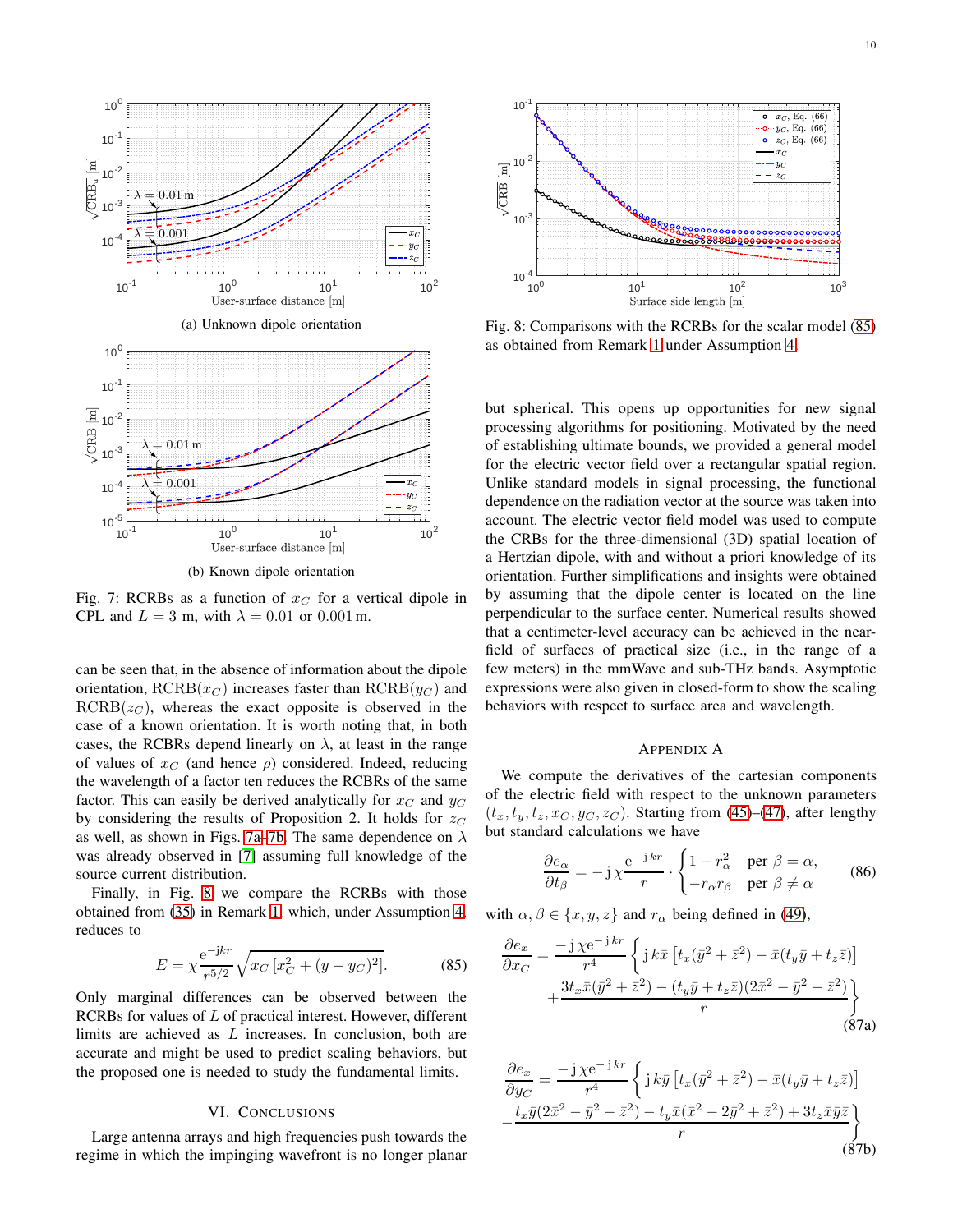$$
\frac{\partial e_x}{\partial z_C} = \frac{-j \chi e^{-j \, kr}}{r^4} \left\{ j \, k \bar{z} \left[ t_x(\bar{y}^2 + \bar{z}^2) - \bar{x} (t_y \bar{y} + t_z \bar{z}) \right] - \frac{t_x \bar{z} (2\bar{x}^2 - \bar{y}^2 - \bar{z}^2) + 3t_y \bar{x} \bar{y} \bar{z} - t_z \bar{x} (\bar{x}^2 + \bar{y}^2 - 2\bar{z}^2)}{r} \right\}
$$
\n(87c)

$$
\frac{\partial e_y}{\partial x_C} = \frac{-j \chi e^{-j \, kr}}{r^4} \left\{ j \, k \bar{x} \left[ t_y(\bar{x}^2 + \bar{z}^2) - \bar{y} (t_x \bar{x} + t_z \bar{z}) \right] - \frac{t_y \bar{x} (2\bar{y}^2 - \bar{x}^2 - \bar{z}^2) - t_x \bar{y} (\bar{y}^2 - 2\bar{x}^2 + \bar{z}^2) + 3t_z \bar{x} \bar{y} \bar{z}}{r} \right\}
$$
\n(88a)

$$
\frac{\partial e_y}{\partial y_C} = \frac{-j \chi e^{-j \, kr}}{r^4} \left\{ j \, k \bar{y} \left[ t_y (\bar{x}^2 + \bar{z}^2) - \bar{y} (t_x \bar{x} + t_z \bar{z}) \right] + \frac{3t_y \bar{y} (\bar{x}^2 + \bar{z}^2) - (t_x \bar{x} + t_z \bar{z}) (2\bar{y}^2 - \bar{x}^2 - \bar{z}^2)}{r} \right\}
$$
\n(88b)

$$
\frac{\partial e_y}{\partial z_C} = \frac{-j \chi e^{-j \, kr}}{r^4} \left\{ j \, k \bar{z} \left[ t_y(\bar{x}^2 + \bar{z}^2) - \bar{y} (t_x \bar{x} + t_z \bar{z}) \right] \right. \left. \frac{t_y \bar{z} (2\bar{y}^2 - \bar{x}^2 - \bar{z}^2) + 3t_x \bar{x} \bar{y} \bar{z} - t_z \bar{y} (\bar{x}^2 + \bar{y}^2 - 2\bar{z}^2)}{r} \right\}
$$
(88c)

$$
\frac{\partial e_z}{\partial x_C} = \frac{-j \chi e^{-j \, kr}}{r^4} \left\{ j \, k \bar{x} \left[ t_z (\bar{x}^2 + \bar{y}^2) - \bar{z} (t_x \bar{x} + t_y \bar{y}) \right] - \frac{t_z \bar{x} (2 \bar{z}^2 - \bar{x}^2 - \bar{y}^2) + 3t_y \bar{x} \bar{y} \bar{z} - t_x \bar{z} (\bar{z}^2 + \bar{y}^2 - 2 \bar{x}^2)}{r} \right\}
$$
\n(89a)

$$
\frac{\partial e_z}{\partial y_C} = \frac{-j \chi e^{-j \, kr}}{r^4} \left\{ j \, k \bar{y} \left[ t_z (\bar{x}^2 + \bar{y}^2) - \bar{z} (t_x \bar{x} + t_y \bar{y}) \right] - \frac{t_z \bar{y} (2 \bar{z}^2 - \bar{x}^2 - \bar{y}^2) - t_y \bar{z} (\bar{z}^2 - 2 \bar{y}^2 + \bar{x}^2) + 3 t_x \bar{x} \bar{y} \bar{z}}{r} \right\}
$$
\n(89b)

$$
\frac{\partial e_z}{\partial z_C} = \frac{-j \chi e^{-j kr}}{r^4} \left\{ j k \bar{z} \left[ t_z (\bar{x}^2 + \bar{y}^2) - \bar{z} (t_x \bar{x} + t_y \bar{y}) \right] + \frac{3 t_z \bar{z} (\bar{x}^2 + \bar{y}^2) - (t_x \bar{x} + t_y \bar{y}) (2 \bar{z}^2 - \bar{y}^2 - \bar{x}^2)}{r} \right\}.
$$
\n(89c)

For convenience, we have set  $\bar{x} = -x_C$ ,  $\bar{y} = y - y_C$  e  $\bar{z} =$  $z - z_C$ .

## APPENDIX B

In this appendix, we prove the results of Proposition [1.](#page-5-5) We start by observing that, under Assumption [4,](#page-5-4) the derivatives needed for the computation of FIM in [\(51\)](#page-4-8) are obtained from the equations in Appendix A by simply setting  $y_C = z_C = 0$ ,  $t_x = t_y = 0$  and  $t_z = 1$ .

We consider first the computation of  $\mathbf{F}_{cc}$  whose elements are given by

$$
[\mathbf{F}_{cc}]_{mn} = \frac{1}{\sigma^2} \int_{-\frac{L}{2}-\frac{L}{2}}^{\frac{L}{2}} \int_{mn}^{(cc)} (y, z) dy dz
$$
(90)

where

<span id="page-10-0"></span>
$$
f_{mn}^{(cc)}(y,z) = \frac{\partial e_x(\mathbf{r})}{\partial a_m} \frac{\partial e_x^*(\mathbf{r})}{\partial a_n} + \frac{\partial e_y(\mathbf{r})}{\partial a_m} \frac{\partial e_y^*(\mathbf{r})}{\partial a_n} + \frac{\partial e_z(\mathbf{r})}{\partial a_m} \frac{\partial e_z^*(\mathbf{r})}{\partial a_n}
$$
(91)

with  $a_1 = x_C$ ,  $a_2 = y_C$  and  $a_3 = z_C$ . In this case, it can be shown that, for  $m \neq n$ ,  $f_{mn}^{(cc)}(y, z)$  in [\(91\)](#page-10-0) is an odd function of  $y$  and  $z$ , i.e.,

$$
f_{mn}^{(cc)}(y, z) = -f_{mn}^{(cc)}(-y, z) = -f_{mn}^{(cc)}(y, -z).
$$

As a result, due to the symmetry of the integration domain, the off-diagonal elements of  $\mathbf{F}_{cc}$  are zero, meaning that  $\mathbf{F}_{cc}$ is a diagonal matrix. As for the diagonal elements, standard but lengthy calculations show that they can be written as in  $(65)–(67)$  $(65)–(67)$  $(65)–(67)$  where

$$
J_1 \triangleq \frac{\rho}{2(1+\rho^2)} \left[ \frac{(7+6\rho^2)}{\sqrt{1+\rho^2}} \arctan \frac{\rho}{\sqrt{1+\rho^2}} + \frac{\rho}{(1+2\rho^2)} \right]
$$
(92)

<span id="page-10-3"></span><span id="page-10-2"></span>
$$
\mathcal{I}_2 \triangleq \int_{-\rho/2}^{\rho/2} \int_{-\rho/2}^{\rho/2} \frac{1 + u^2 v^2 + v^4}{(1 + u^2 + v^2)^4} du dv
$$
\n(93)

$$
J_3 \triangleq \int_{-\rho/2}^{\rho/2} \int_{-\rho/2}^{\rho/2} \frac{u^2(1+u^2)}{(1+u^2+v^2)^3} du dv
$$
 (94)

$$
\mathcal{J}_4 \triangleq \int_{-\rho/2}^{\rho/2} \int_{-\rho/2}^{\rho/2} \frac{u^2(1+u^2) + v^2(1+v^2) - u^2v^2}{(1+u^2+v^2)^4} du dv \quad (95)
$$

$$
J_5 \triangleq \int_{-\rho/2}^{\rho/2} \int_{-\rho/2}^{\rho/2} \frac{v^2 (1+u^2)}{(1+u^2+v^2)^3} du dv
$$
 (96)

$$
\mathcal{I}_{6} \triangleq \left[ \frac{\rho (18\rho^{4} + 38\rho^{2} + 17)}{4(1+\rho^{2})^{5/2}} \arctan \left( \frac{\rho}{\sqrt{\rho^{2}+1}} \right) + \frac{\rho^{2} (6\rho^{4} + 2\rho^{2} - 1)}{4(1+\rho^{2})^{2}(1+2\rho^{2})^{2}} \right]
$$
\n(97)

with  $\rho = L/x_C$ . Now, we consider the computation of  $\mathbf{F}_{tt}$ whose elements are given by

<span id="page-10-4"></span>
$$
[\mathbf{F}_{tt}]_{mn} = \frac{1}{\sigma^2} \int_{-\frac{L}{2}}^{\frac{L}{2}} \int_{-\frac{L}{2}}^{\frac{L}{2}} f_{mn}^{(tt)}(y, z) dy dz
$$
 (98)

where

<span id="page-10-1"></span>
$$
f_{mn}^{(tt)}(y,z) = \frac{\partial e_x(\mathbf{r})}{\partial b_m} \frac{\partial e_x^*(\mathbf{r})}{\partial b_n} + \frac{\partial e_y(\mathbf{r})}{\partial b_m} \frac{\partial e_y^*(\mathbf{r})}{\partial b_n} + \frac{\partial e_z(\mathbf{r})}{\partial b_m} \frac{\partial e_z^*(\mathbf{r})}{\partial b_n}
$$
(99)

with  $b_1 = t_x$ ,  $b_2 = t_y$  and  $b_3 = t_z$ . Again, it can easily be shown that, for  $m \neq n$ ,  $f_{mn}^{(tt)}(y, z)$  in [\(99\)](#page-10-1) is an odd function of y or z, and hence the off-diagonal elements of  $F_{tt}$  are zero,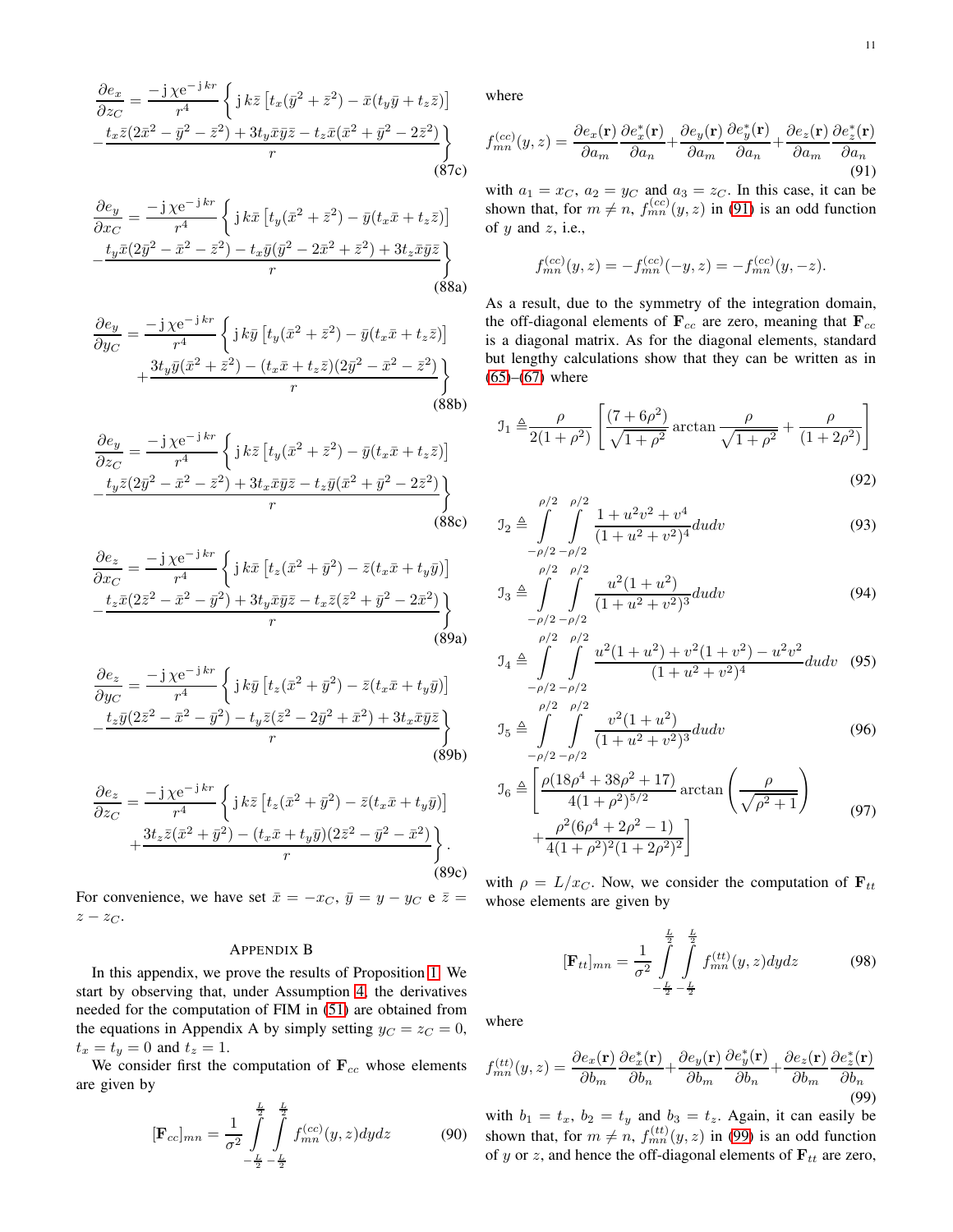meaning that  $\mathbf{F}_{tt}$  is diagonal. The diagonal elements can be from [\(105\)](#page-11-6) and [\(106\)](#page-11-3) it follows that  $|\mathcal{I}_{10}| > |\mathcal{I}_{11}|$ , and thus written as in  $(68)$ – $(69)$  where

$$
\mathcal{I}_7 \triangleq \int_{-\rho/2}^{\rho/2} \int_{-\rho/2}^{\rho/2} \frac{u^2 + v^2}{(1 + u^2 + v^2)^2} du dv \tag{100}
$$

$$
\mathcal{I}_8 \triangleq \int_{-\rho/2}^{\rho/2} \int_{-\rho/2}^{\rho/2} \frac{1+u^2}{(1+u^2+v^2)^2} du dv. \tag{101}
$$

Consider now the matrix  $F_{tc}$  whose elements are given by

$$
[\mathbf{F}_{tc}]_{mn} = \frac{1}{\sigma^2} \int_{-\frac{L}{2}-\frac{L}{2}}^{\frac{L}{2}} \int_{mn}^{(tc)}(y, z) dy dz
$$
 (102)

where

$$
f_{mn}^{(tc)}(y,z) = \frac{\partial e_x(\mathbf{r})}{\partial b_m} \frac{\partial e_x^*(\mathbf{r})}{\partial a_n} + \frac{\partial e_y(\mathbf{r})}{\partial b_m} \frac{\partial e_y^*(\mathbf{r})}{\partial a_n} + \frac{\partial e_z(\mathbf{r})}{\partial b_m} \frac{\partial e_z^*(\mathbf{r})}{\partial a_n}
$$
(103)

and  $a_n, b_m$  have the same meaning as before. It can be shown that  $f_{13}^{(tc)}(y, z)$  and  $f_{31}^{(tc)}(y, z)$  are even functions of y and  $z$  whereas the others are odd functions of  $y$  or  $z$ . As a consequence, the only non-zero entries are  $[\mathbf{F}_{tc}]_{13}$  and  $[\mathbf{F}_{tc}]_{31}$ whose expressions are given by  $(70)$  and  $(71)$  where

$$
\mathcal{I}_9 \triangleq \frac{-4 \,\mathrm{j}}{3} \left[ \arctan \frac{\rho^2}{\sqrt{1 + 2\rho^2}} - \frac{\rho^2}{(1 + \rho^2)\sqrt{1 + 2\rho^2}} \right] \tag{104}
$$

$$
\mathcal{I}_{10} \triangleq j \int_{-\rho/2}^{\rho/2} \int_{-\rho/2}^{\rho/2} \frac{(1+u^2)}{(1+u^2+v^2)^{5/2}} du dv \qquad (105)
$$

$$
\mathcal{I}_{11} \triangleq -\int_{-\rho/2}^{\rho/2} \int_{-\rho/2}^{\rho/2} \frac{1}{(1+u^2+v^2)^3} du dv. \tag{106}
$$

### APPENDIX C

The proof of Proposition 2 is given. We start by deriving [\(78\)](#page-6-6) and [\(80\)](#page-6-7). As a first step, we show that  $k^2 \mathcal{I}_1 \gg x_C^{-2} \mathcal{I}_2$ , for  $x_C \gg \lambda$ . To this end, observe that  $\mathcal{I}_1$  results from the following integral

<span id="page-11-4"></span>
$$
\mathcal{I}_1 = \int_{-\rho/2}^{\rho/2} \int_{-\rho/2}^{\rho/2} \frac{1+v^2}{(1+u^2+v^2)^3} du dv, \qquad (107)
$$

Comparing [\(107\)](#page-11-4) and [\(93\)](#page-10-2) yields  $\mathfrak{I}_1 > \mathfrak{I}_2$  since

$$
\frac{1+v^2}{(1+u^2+v^2)^3} \ge \frac{1+u^2v^2+v^4}{(1+u^2+v^2)^4}.
$$
 (108)

Accordingly, we have that

<span id="page-11-5"></span>
$$
4\pi^2 \lambda^{-2} \mathbf{J}_1 \gg x_C^{-2} \mathbf{J}_2 \tag{109}
$$

for  $x_C \gg \lambda$ . The approximation in [\(80\)](#page-6-7) derives from [\(109\)](#page-11-5) immediately. Now, we show that  $k|\mathcal{I}_{10}| \gg x_C^{-1}|\mathcal{I}_{11}|$ . Since

$$
\frac{(1+u^2)}{(1+u^2+v^2)^{5/2}} \ge \frac{1}{(1+u^2+v^2)^3}
$$

$$
2\pi^2\lambda^{-1}|\mathcal{I}_{10}| \gg x_C^{-1}|\mathcal{I}_{11}| \tag{110}
$$

<span id="page-11-0"></span>for  $x_C \gg \lambda$ . Accordingly,  $|k\mathfrak{I}_{10} + x_C^{-1}\mathfrak{I}_{11}|^2 \approx k^2 |\mathfrak{I}_{10}|^2$  which, together with [\(109\)](#page-11-5), yields [\(78\)](#page-6-6).

<span id="page-11-1"></span>We now derive [\(79\)](#page-6-8) by showing that  $k^2 \mathbb{J}_3 \gg x_C^{-2} \mathbb{J}_4$ . Observe that

$$
0 < \mathfrak{I}_4 < \int_{-\rho/2}^{\rho/2} \int_{-\rho/2}^{\rho/2} \frac{2u^2(1+u^2)}{(1+u^2+v^2)^4} du dv < 2\mathfrak{I}_3 \tag{111}
$$

from which we easily obtain

$$
4\pi^2 \lambda^{-2} \mathfrak{I}_3 \gg x_C^{-2} \mathfrak{I}_4 \tag{112}
$$

for  $x_C \gg \lambda$ . The approximation in [\(79\)](#page-6-8) follows from [\(112\)](#page-11-7) immediately.

## APPENDIX D

The analysis of the CRBs in the asymptotic regime  $\rho \to \infty$ requires the computation of the following limits

1)  $\lim_{\rho \to \infty} (J_1 - J_8^{-1} |J_{10}|^2)$ 2)  $\lim_{\rho \to \infty} \mathfrak{I}_3$ 3)  $\lim_{\rho \to \infty} \left[ k^2 \left( \mathfrak{I}_5 - \mathfrak{I}_7^{-1} \left| \mathfrak{I}_9 \right|^2 \right) + x_C^{-2} \mathfrak{I}_6 \right].$ 

<span id="page-11-7"></span> $\angle$ 

<span id="page-11-2"></span>We start by evaluating the first. From [\(92\)](#page-10-3), we have

<span id="page-11-10"></span><span id="page-11-8"></span>
$$
\lim_{\rho \to \infty} \mathcal{I}_1 = 3\pi/4. \tag{113}
$$

<span id="page-11-6"></span>As for the ratio  $|J_{10}|^2 / J_8$ , we observe that

$$
\mathcal{I}_8 \stackrel{(a)}{\geq} \int\limits_{\mathcal{C}^-} \frac{1+u^2}{(1+u^2+v^2)^2} du dv \tag{114}
$$

$$
= \frac{\pi}{2} \left[ \ln(1 + \rho^2/4) + \rho^2/(\rho^2 + 4) \right]
$$
 (115)

<span id="page-11-3"></span>and

$$
|J_{10}| \stackrel{(b)}{\leq} \int_{C^+} \frac{1+u^2}{(1+u^2+v^2)^{5/2}} du dv \tag{116}
$$

$$
= \frac{4\pi}{3} \frac{\rho^4 - \sqrt{\frac{\rho^2 + 2}{2}} \left(\frac{3\rho^2 + 8}{2}\right) + 4(\rho^2 + 1)}{(\rho^2 + 2)^2}
$$
(117)

where  $(a)$  and  $(b)$  follow by replacing the squared integration domain  $\mathcal{D} = \{(u, v) | -\rho/2 \leq u, v \leq \rho/2\}$ , respectively, with the two circular domains,  $C^- = \{(u, v) | u^2 + v^2 \le \rho/2 \}$  and  $C^+ = \{(u, v)|u^2 + v^2 \le \sqrt{2}\rho/2\}$ . Based on [\(115\)](#page-11-8) and [\(117\)](#page-11-9), it is easily shown that

<span id="page-11-11"></span><span id="page-11-9"></span>
$$
\lim_{\rho \to \infty} \mathfrak{I}_8^{-1} \left| \mathfrak{I}_{10} \right|^2 = 0. \tag{118}
$$

Taking [\(113\)](#page-11-10) and [\(118\)](#page-11-11) into account yields [\(82\)](#page-6-3).

Consider now  $\mathcal{I}_3$ . Due to the non-negativity of the function  $u^2(1+u^2)/(1+u^2+v^2)^3$ , we have

<span id="page-11-12"></span>
$$
\int_{C^{-}} \frac{u^2(1+u^2)}{(1+u^2+v^2)^3} du dv < \mathfrak{I}_3 < \int_{C^{+}} \frac{u^2(1+u^2)}{(1+u^2+v^2)^3} du dv
$$
\n(119)